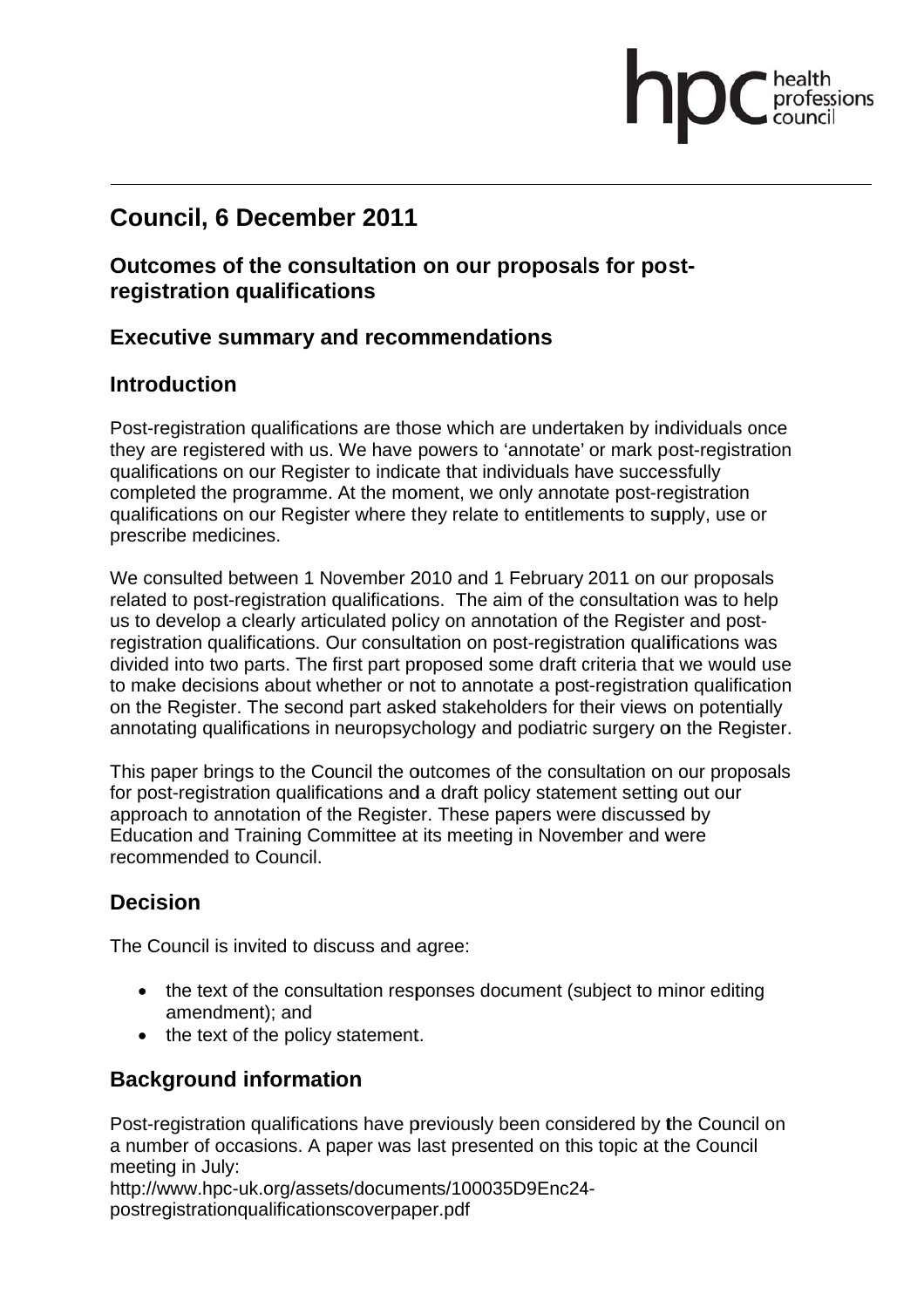## **Resource implications**

Depending upon Council's decisions, there may be further resource implications for 2012-2013, when the policy on annotation of the Register is implemented. These would be incorporated within the relevant workplan for 2012-2013.

#### **Financial implications**

Depending upon Council's decisions, there may be further financial implications for 2012-2013, when the policy on annotation of the Register is implemented. These would be incorporated within the relevant budgets for 2012-2013.

#### **Appendices**

- Appendix 1 Responses to the consultation on our proposals for postregistration qualifications
- Appendix 2 Policy statement on annotation of the HPC Register

#### **Date of paper**

24 November 2011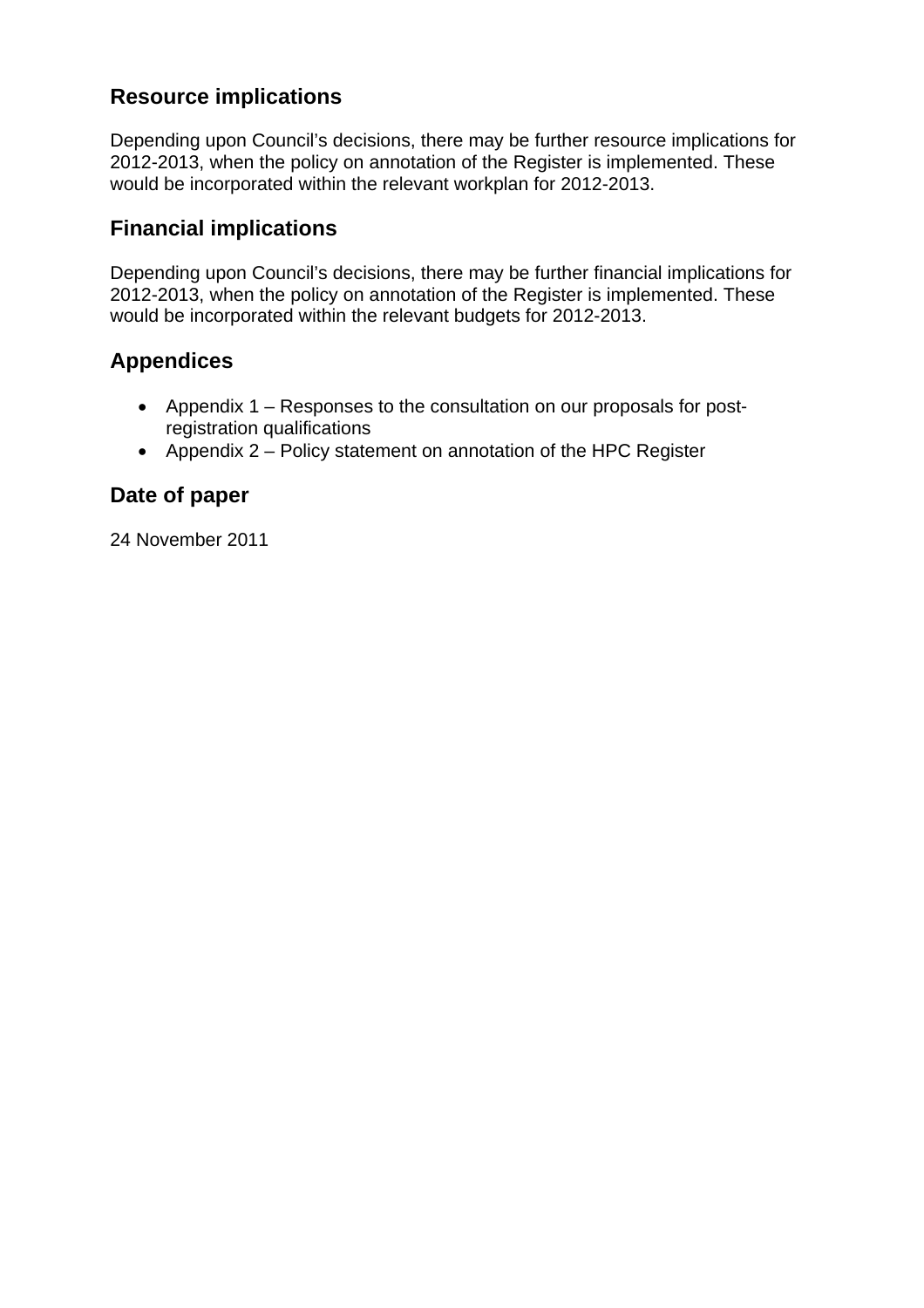# **DDC** health

## **Responses to the consultation on our proposals for post-registration qualifications**

## **Contents**

| 1. Do you agree that the criteria proposed are necessary to make decisions   |  |
|------------------------------------------------------------------------------|--|
|                                                                              |  |
| 2. Do you agree with the additional information that is provided?  12        |  |
| 3. Do you agree with the proposed wording of the criteria and additional     |  |
|                                                                              |  |
| 4. Do you agree with our approach to risk as outlined in these criteria?  13 |  |
| 5. Are there any other factors which should be considered when determining   |  |
| risk?                                                                        |  |
| 6. Do you agree that there should be evidence that the post-registration     |  |
|                                                                              |  |
| 7. Should we make a policy decision to annotate only where there is a link   |  |
|                                                                              |  |
| 8. Do you agree with our approach to access to the post-registration         |  |
| Questions about annotating neuropsychology and podiatric surgery  19         |  |
|                                                                              |  |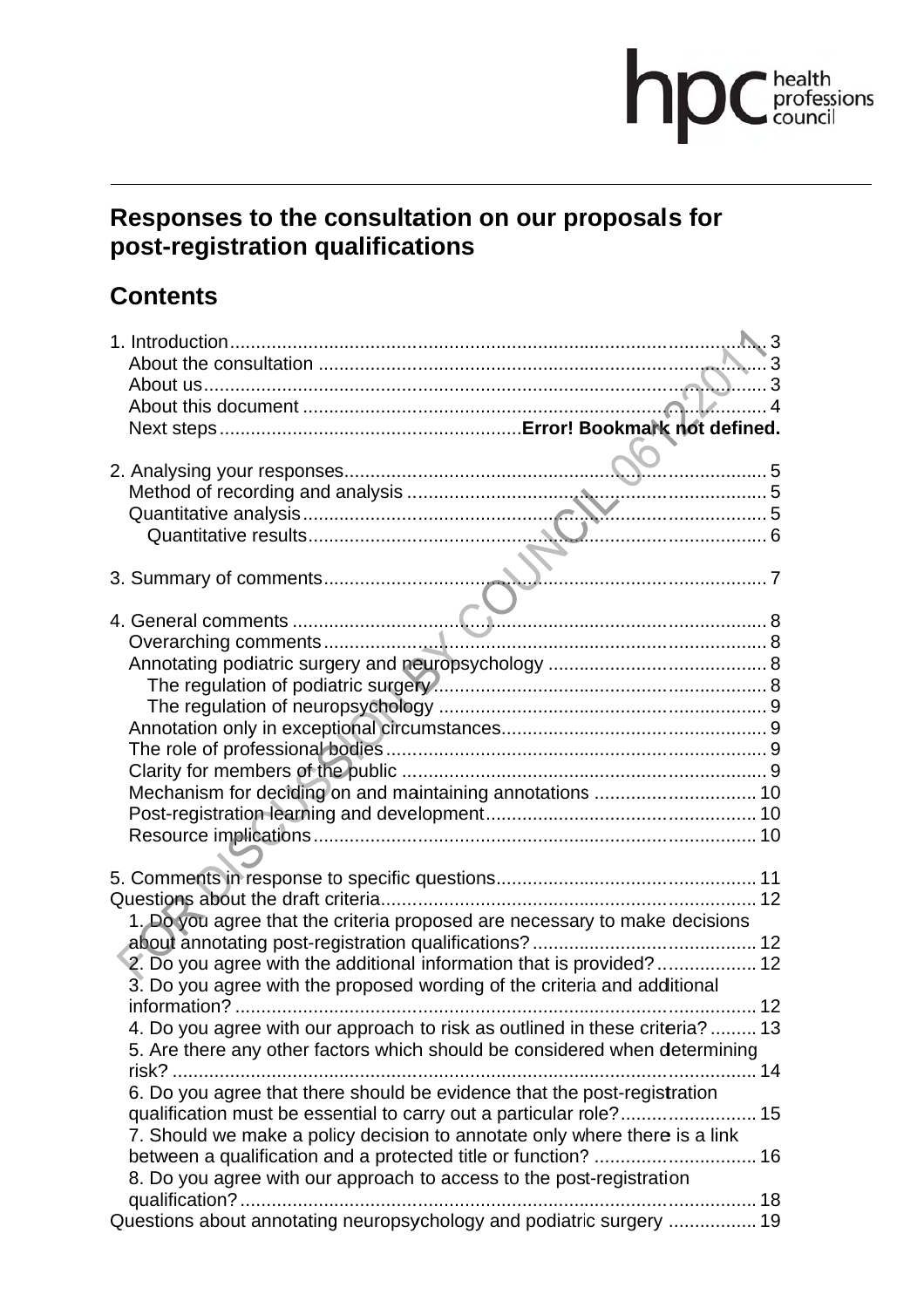| 10. Do you agree that we should seek legislative change to protect a title or<br>11. What would be the impact of annotating these qualifications on public<br>12. How feasible would it be to annotate these qualifications? Do they reflect<br>the situation, including service provision, within the four countries?  22 |            |
|----------------------------------------------------------------------------------------------------------------------------------------------------------------------------------------------------------------------------------------------------------------------------------------------------------------------------|------------|
|                                                                                                                                                                                                                                                                                                                            | 25         |
| Entre Jussi                                                                                                                                                                                                                                                                                                                | BY COUPLEY |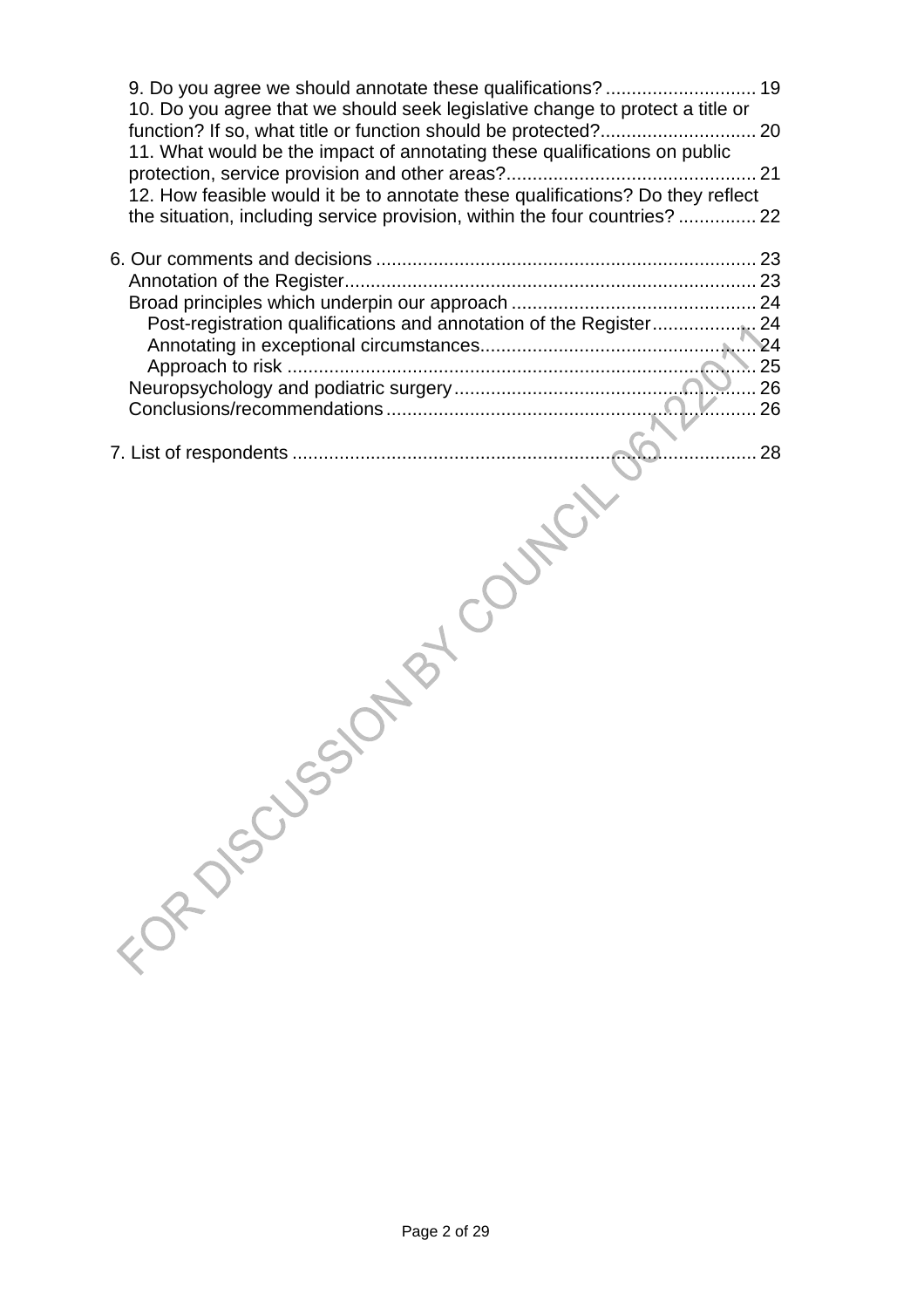## **1. Introduction**

#### **About the consultation**

- 1.1 We consulted between 1 November 2010 and 1 February 2011 on our proposals related to post-registration qualifications.
- 1.2 Post-registration qualifications are those which individuals undertake once they are registered with us. They often allow registrants to extend their scope of practice into areas not covered by their initial pre-registration training. In some circumstances we are required by law to 'annotate' or mark post-registration qualifications on our Register so that members of the public or employers can check that an individual has the necessary qualification.
- 1.3 The consultation had two key parts. Firstly, we consulted on criteria that we will use to decide whether we annotate a post-registration qualification on our Register. We sought the views of stakeholders to assist us in shaping the draft criteria which we will use to make decisions about whether a qualification is annotated.
- 1.4 Secondly, we asked stakeholders for their views on potentially annotating qualifications in neuropsychology and podiatric surgery on our Registers.
- 1.5 We sent a copy of the consultation document to around 400 stakeholders including professional bodies and education and training providers, and advertised the consultation on our website.
- 1.6 We would like to thank all those who took the time to respond to the consultation document. You can download the consultation document and a copy of this response analysis document from our website: www.hpc-uk.org/aboutus/consultations/closed.

## **About us**

- 1.7 We are the Health Professions Council (HPC). We are a regulator and our job is to protect the health and wellbeing of people who use the services of the professionals registered with us.
- 1.8 To protect the public, we set standards professionals must meet. Our standards cover the professionals' education and training, behaviour, professional skills, and their health. We publish a Register of professionals who meet our standards. Professionals on our Register are called 'registrants'. If registrants do not meet our standards, we can take action against them, which may include removing them from the Register so they can no longer practise.
- 1.9 Members of the public can check that a registrant's registration with us by searching our on-line register: hpcheck.org. The following information is publicly available: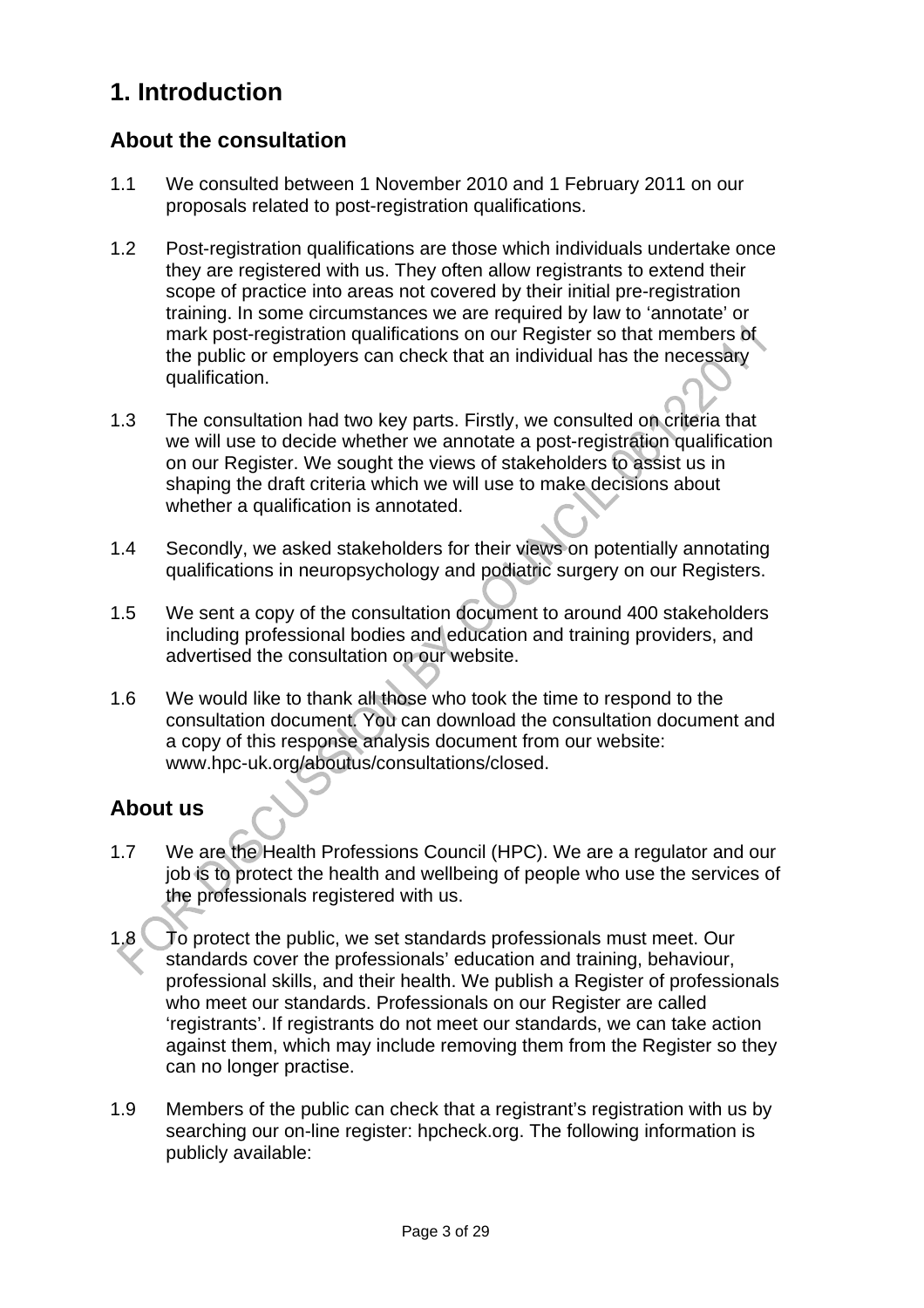- the registrant's name;
- their registration number:
- the area where they work; and
- the dates they are registered from and to.
- 1.10 We do not list a registrant's qualifications on the website. However, in some circumstances, we 'annotate' a registrant's entry on the Register to indicate that they have completed a post-registration qualification. We currently annotate qualifications related to entitlements to use medicines, as we are required by law to do so.
- 1.11 Education providers deliver post-registration qualifications, which incorporate theory and practice. The term 'qualifications' does not only refer to formal qualifications delivered by higher education institutions. Instead, we mean any type of learning which has an assessment process at the end. The assessment process means that the provider can check that the registrant has the necessary skills. The learning could be delivered through a higher education institution or through another accrediting organisation.

#### **About this document**

- 1.12 This document summarises the responses we received to the consultation. The document is divided into the following sections:
	- Section 2 explains how we handled and analysed the responses we received, providing some overall statistics from the responses.
	- Section 3 provides a summary of the responses.
	- Section 4 summarises the general comments we received in response to the consultation
	- Section 5 outlines the comments we received in relation to specific questions within the consultation.
	- Section 6 sets out our responses to the comments we received and identifies how we will implement our proposals.
	- Section 7 lists the organisations which responded to the consultation.
- 1.13 In this document, 'you' or 'your' is a reference to respondents to the consultation, 'we, 'us' and 'our' are references to the HPC.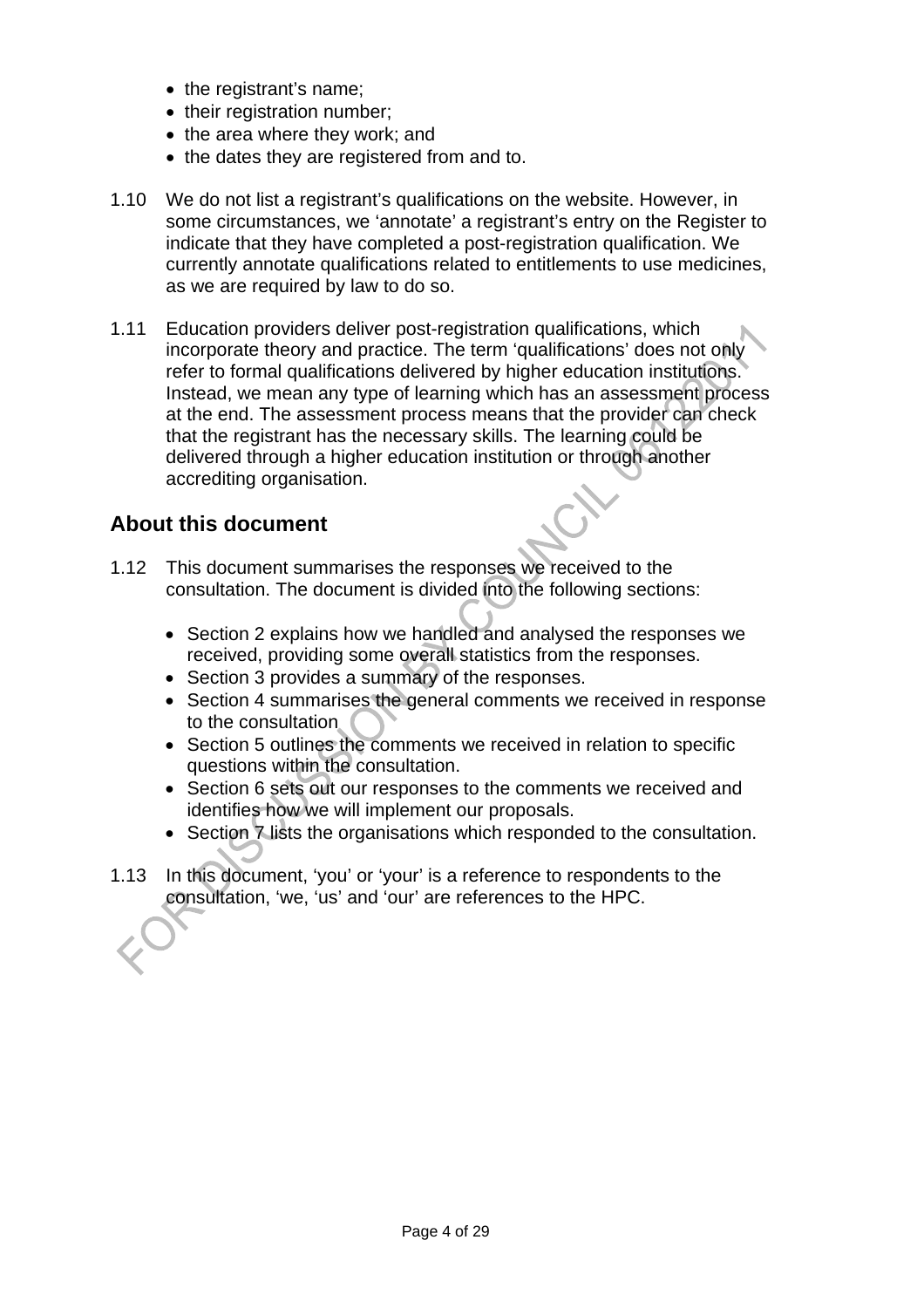## **2. Analysing your responses**

2.1 Now the consultation has ended, we have analysed all the responses we received. While we cannot include all of the responses in this document, we have summarised the responses in section 3.

#### **Method of recording and analysis**

- 2.2 We used the following process in recording and analysing your comments.
	- We recorded each response to the consultation, noting the date we received each response and whether it the response was submitted on behalf of an organisation or by an individual.
	- We also recorded whether the person or organisation agreed or disagreed with each question.
	- We read each response and noted the comments received against each of the consultation questions, and recorded any general comments.
	- Finally, we analysed all the responses.
- 2.3 When deciding what information to include in this document, we assessed the frequency of the comments made and identified themes. This document summarises the common themes across all responses, and indicates the frequency of arguments and comments made by respondents.

#### **Quantitative analysis**

- 2.4 We received 96 responses to the consultation document. (We have included and taken into account late responses to the consultation we received on or before 8 February 2011 but were unable to consider comments made in responses received after this date.) We received 22 responses from individuals and 74 from organisations.
- 2.5 The table below provides some indicative statistics for the answers to the consultation questions. Please note: some respondents did not clearly indicate the question to which they were responding, or responded more generally. In these cases their responses have been classified under general comments unless it was possible to classify their responses elsewhere.
- 2.6 Question 9 asked respondents whether the qualifications in podiatric surgery or neuropsychology should be annotated. Some respondents answered in relation to one qualification whilst others answered in relation to both. Those respondents who did not answer this specific question but made a general response with their views on annotation of either qualification have also been included. This has been identified below.
- 2.7 Three questions did not lend themselves to quantitative analysis (questions 11-13) and so are not included within the table below.
- 2.8 Percentages in the table have been rounded up to the nearest whole number.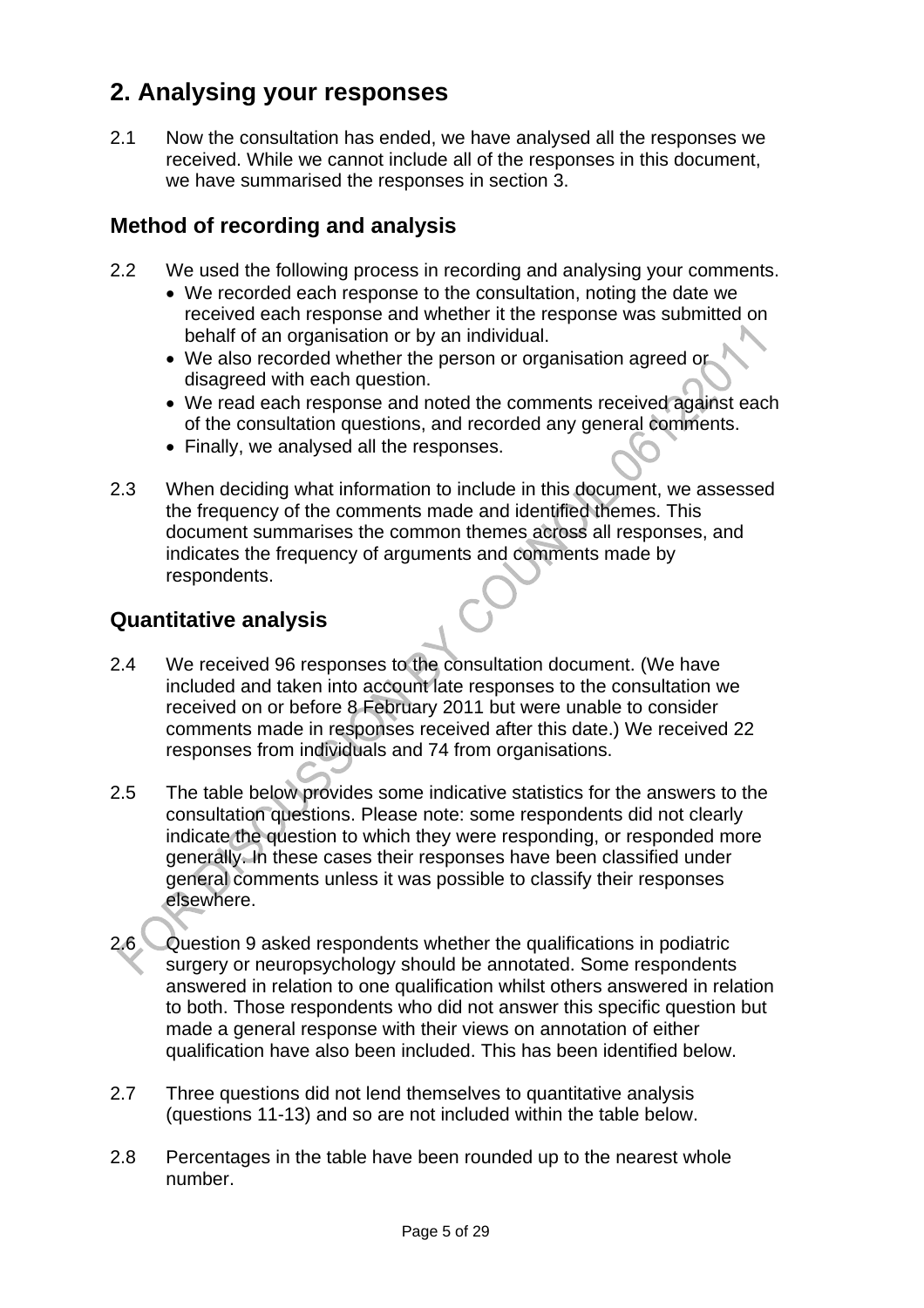#### **Quantitative results**

| Question                                                                                                                                              | <b>Yes</b>      | <b>No</b>       | Don't know | <b>No</b> |
|-------------------------------------------------------------------------------------------------------------------------------------------------------|-----------------|-----------------|------------|-----------|
|                                                                                                                                                       |                 |                 |            | answer    |
| 1) Do you agree that the criteria<br>proposed are necessary to make<br>decisions about annotating post-<br>registration qualifications?               | 73<br>(76%)     | 3(3%)           | 1 $(1\%)$  | 19 (19%)  |
| 2) Do you agree with the additional<br>information that is provided?                                                                                  | 61<br>(64%)     | 3(3%)           | 5(5%)      | 27 (28%)  |
| 3) Do you agree with the proposed<br>wording of the criteria and<br>additional information?                                                           | 61<br>(64%)     | 3(3%)           | 6(6%)      | 26 (27%)  |
| 4) Do you agree with our approach<br>to risk as outlined in these criteria?                                                                           | 55<br>(57%)     | 7(7%)           | 9(9%)      | 25 (26%)  |
| 5) Are there any other factors<br>which should be considered when<br>determining risk?                                                                | 37<br>(38%)     | 24<br>(25%)     | 5(5%)      | 30 (31%)  |
| 6) Do you agree that there should<br>be evidence that the post-<br>registration qualification must be<br>essential to carry out a particular<br>role? | 63<br>(66%)     | $0(0\%)$        | 8(8%)      | 25 (26%)  |
| 7) Should we make a policy<br>decision to annotate only where<br>there is a link between a<br>qualification and a protected title<br>or function?     | 47<br>(49%)     | 6(6%)           | 17 (18%)   | 26 (27%)  |
| 8) Do you agree with our approach<br>to access to the post-registration<br>qualification?                                                             | 50<br>(52%)     | 7(7%)           | 10 (10%)   | 29 (30%)  |
| 9) Do you agree we should<br>annotate these qualifications?                                                                                           | 53<br>$(55%)^1$ | 13<br>$(14%)^2$ | 9(9%)      | 21 (22%)  |
| 10) Do you agree that we should<br>seek legislative change to protect<br>a title or function?                                                         | 50<br>(52%)     | 8(8%)           | 9(9%)      | 29 (30%)  |

**TELECTE**<br><sup>1</sup> 42 respondents replied to say that we should annotate podiatric surgery. 40 respondents agreed that we should annotate neuropsychology. Some respondents replied in relation to one

qualification, others in relation to both.<br><sup>2</sup> 7 respondents disagreed with annotating podiatric surgery, 6 respondents disagreed with annotating neuropsychology. No respondents replied in relation to both qualifications.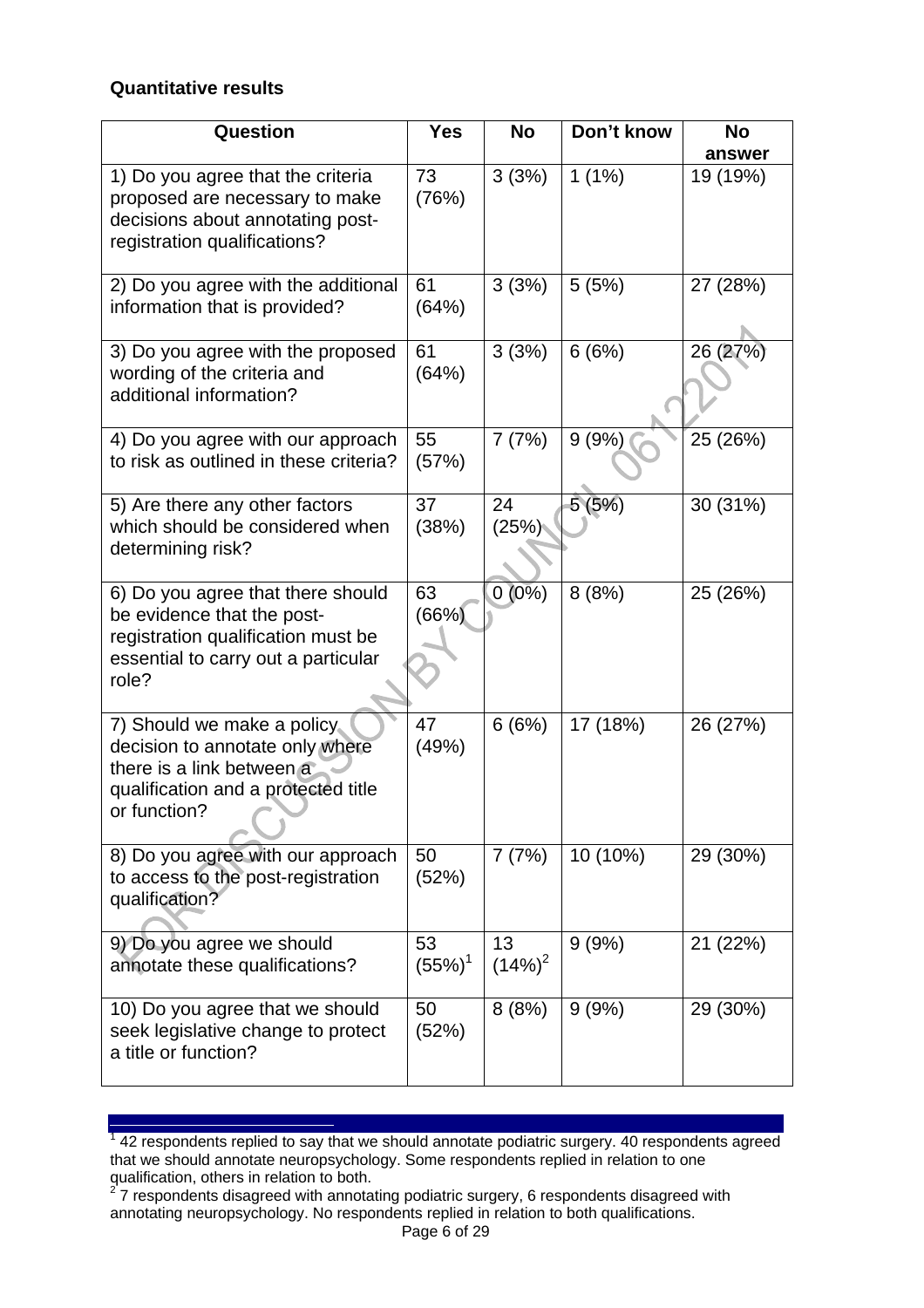## **3. Summary of comments**

3.1 The following is a high-level summary of comments we received during the consultation. Please see section 4 and 5 for more detailed comments.

#### **Annotating post-registration qualifications on the Register**

- 3.2 The Register should be annotated because it would:
	- improve public protection as the HPC could set standards and quality assure education programmes; and
	- provide more information to the public.
- 3.3 The Register should not be annotated because:
	- those who might have their entry on the Register annotated were already registered; and
	- annotation might prevent some registrants from continuing to practise.

#### **Draft criteria for making decisions about annotating post-registration qualifications**

- 3.4 The draft criteria as currently drafted should be used because:
	- they would ensure that decisions were made on the basis of risk; and
	- the criteria would provide a clear framework for making those decisions.
- 3.5 The criteria as currently drafted should not be used because:
	- they do not emphasise that the Register would be annotated in exceptional circumstances only; and
	- there is insufficient clarity within the criteria about what is meant by 'risk'.

#### **Annotating podiatric surgery and neuropsychology**

- 3.6 Podiatric surgery should be annotated on the Register because:
	- the HPC could then set standards for practice; and
	- only appropriately trained individuals could then practice as podiatric surgeons.
- 3.7 Podiatric surgery should not be annotated because:
	- the title 'podiatric surgeon' is potentially confusing to the public; and
	- podiatric surgeons do not have the appropriate training to carry out surgery.
- 3.8 Neuropsychology should be annotated on the Register because:
	- the HPC could then set standards for practice; and
	- only appropriately trained individuals could then practice as neuropsychologists.
- 3.9 Neuropsychology should not be annotated on the Register because:
	- many individuals who did not have the specific qualification but were currently practising would be prevented from practising; and
	- it would have an adverse impact on service provision.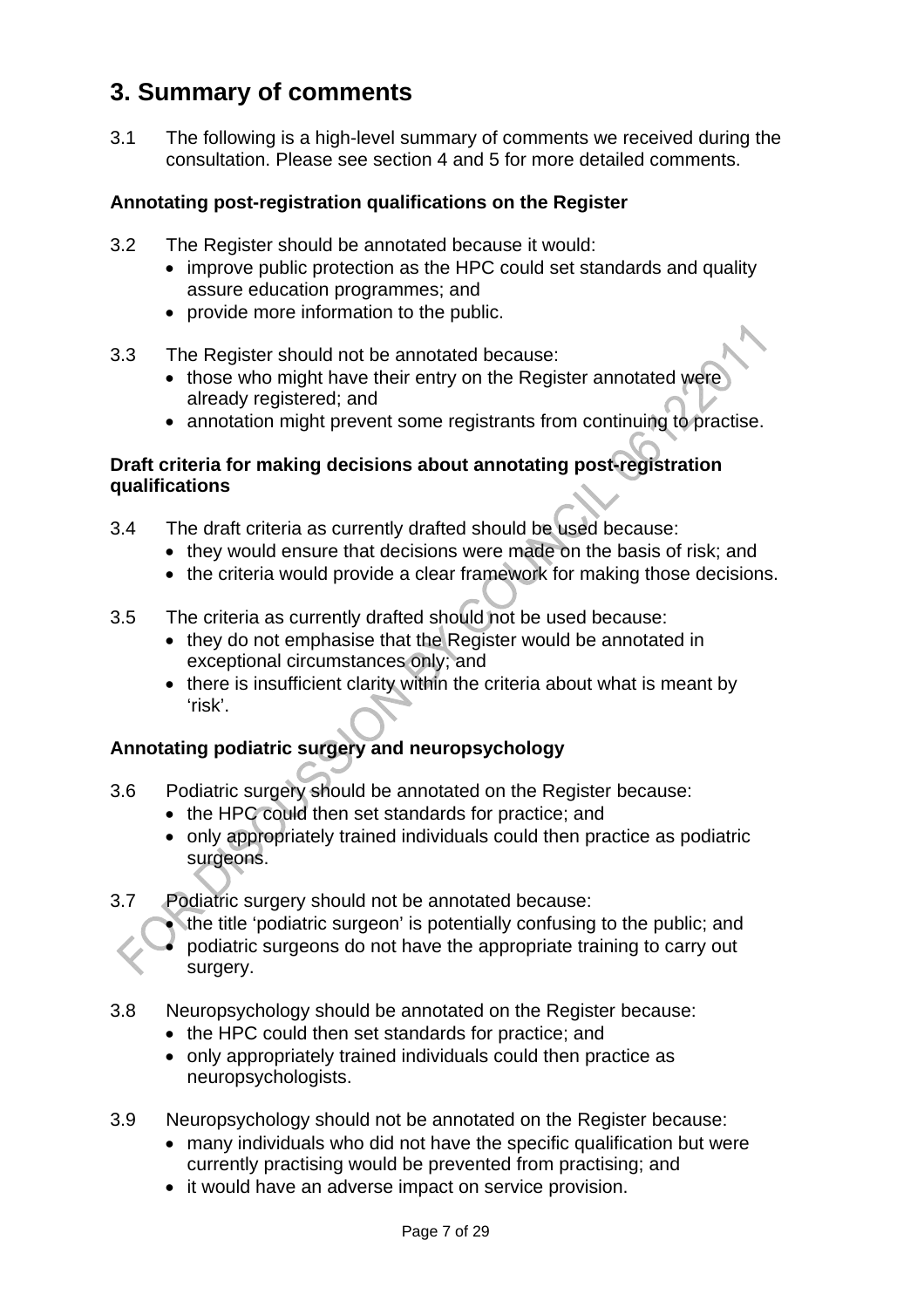## **4. General comments**

4.1 This section outlines general comments made in response to the consultation. This includes responses to question 13 of the consultation document 'Do you have any other comments on any of our proposals?'. The general comments made by respondents are grouped under specific headings.

#### **Overarching comments**

- Many respondents argued that the HPC should take proportionate action to protect the public where registrants develop an extended scope of practice, significantly beyond their pre-registration education and training. A decision to annotate a qualification on the Register would allow the HPC to set standards and ensure the quality of education and training for a particular qualification.
- However, other respondents argued that it was inappropriate for HPC to take action in relation to post-registration qualifications. Some argued that our proposals would unfairly limit practice and service development. Other respondents argued that the HPC could better protect the public through its existing procedures such as regular updating of the standards that it sets and strong quality assurance mechanisms for pre-registration education and training.
- A number of other qualifications could be annotated on the Register, for example emergency care practitioners and approved mental health professionals.

## **Annotating podiatric surgery and neuropsychology**

4.2 A number of responses to the consultation were based on whether or not the respondent agreed that we should annotate neuropsychology or podiatric surgery. Their views on annotation of either qualification then affected their responses to a number of other questions within the consultation. As a result, their responses are summarised here but also indicated under relevant questions where appropriate.

#### **The regulation of podiatric surgery**

- We should annotate podiatric surgery on the Register to protect the public. Podiatric surgeons have used the title within the NHS for a number of years and employers recognise the title. Annotation on the Register with a protected title or function would ensure that the practice was regulated in a proportionate way.
- We should not annotate podiatric surgery because the title 'podiatric surgeon' misleads the public into thinking that podiatric surgeons were medically qualified. Annotation would appear to be giving the professionals' credence and we lack the necessary experience to ensure that the training was appropriate.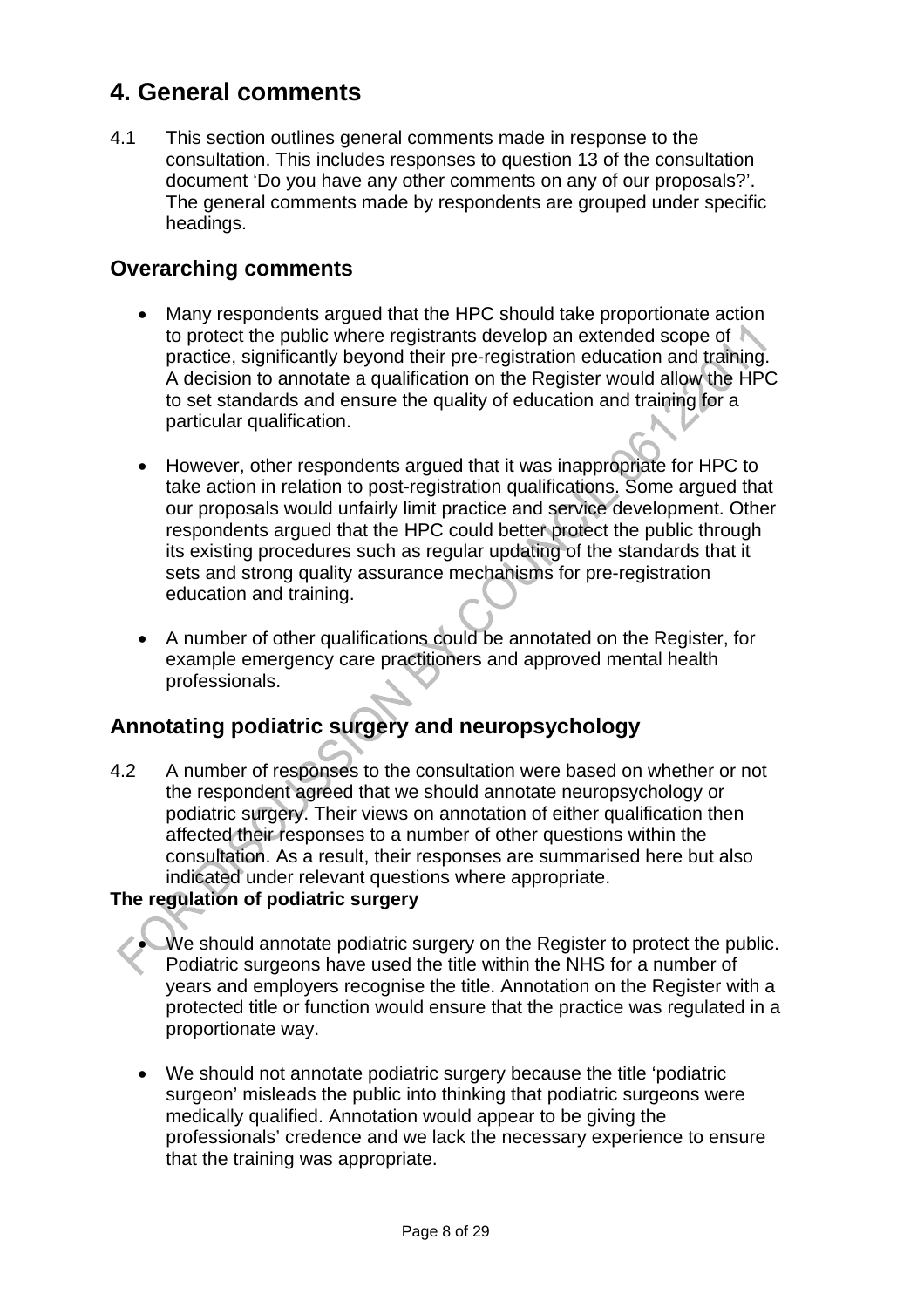#### **The regulation of neuropsychology**

- Neuropsychology should be treated as a separate division of practitioner psychology rather than as an annotation. Otherwise the annotation process will restrict practice and prevent individuals who do not have the BPS qualifications from practising.
- Neuropsychologists work with vulnerable individuals and require specialist training which is in addition to the pre-registration training provided to practise as either a clinical or educational psychologist. It is essential that the HPC annotates the qualification and sets standards for the practice of neuropsychology.

#### **Annotation only in exceptional circumstances**

- Post-registration qualifications should only be annotated on the Register in exceptional circumstances. These exceptional circumstances are where the risks posed by practice are not managed through existing governance arrangements and it is proportionate for the regulator to set additional standards for that area of practice.
- Annotating a large number of qualifications on the Register could be confusing for members of the public and for employers. It is therefore important that Registers are only annotated on an exceptional basis.

#### **The role of professional bodies**

- Professional bodies play an important role in supporting education and training after registration. This includes the delivery of education programmes and producing guidance on best practice in particular areas. Respondents commented that it was important that professional bodies were properly consulted before any qualifications were annotated on the Register.
- HPC should play a role in ensuring that other mechanisms, such as professional body accreditation, used for post-registration practice meet the appropriate standards. Alternatively, these other mechanisms should be indicated on our website so that the public is fully informed.

## **Clarity for members of the public**

- Service users need clarity about the titles that professionals practise under. It is therefore important that any titles used can be clearly understood by members of the public and explanatory information should be provided where appropriate.
- Annotating some qualifications on the Register may lead members of the public to think that registrants with annotations are 'better' or less risky in their practice than registrants without annotations. In addition, annotations may cause resentment within multi-professional teams.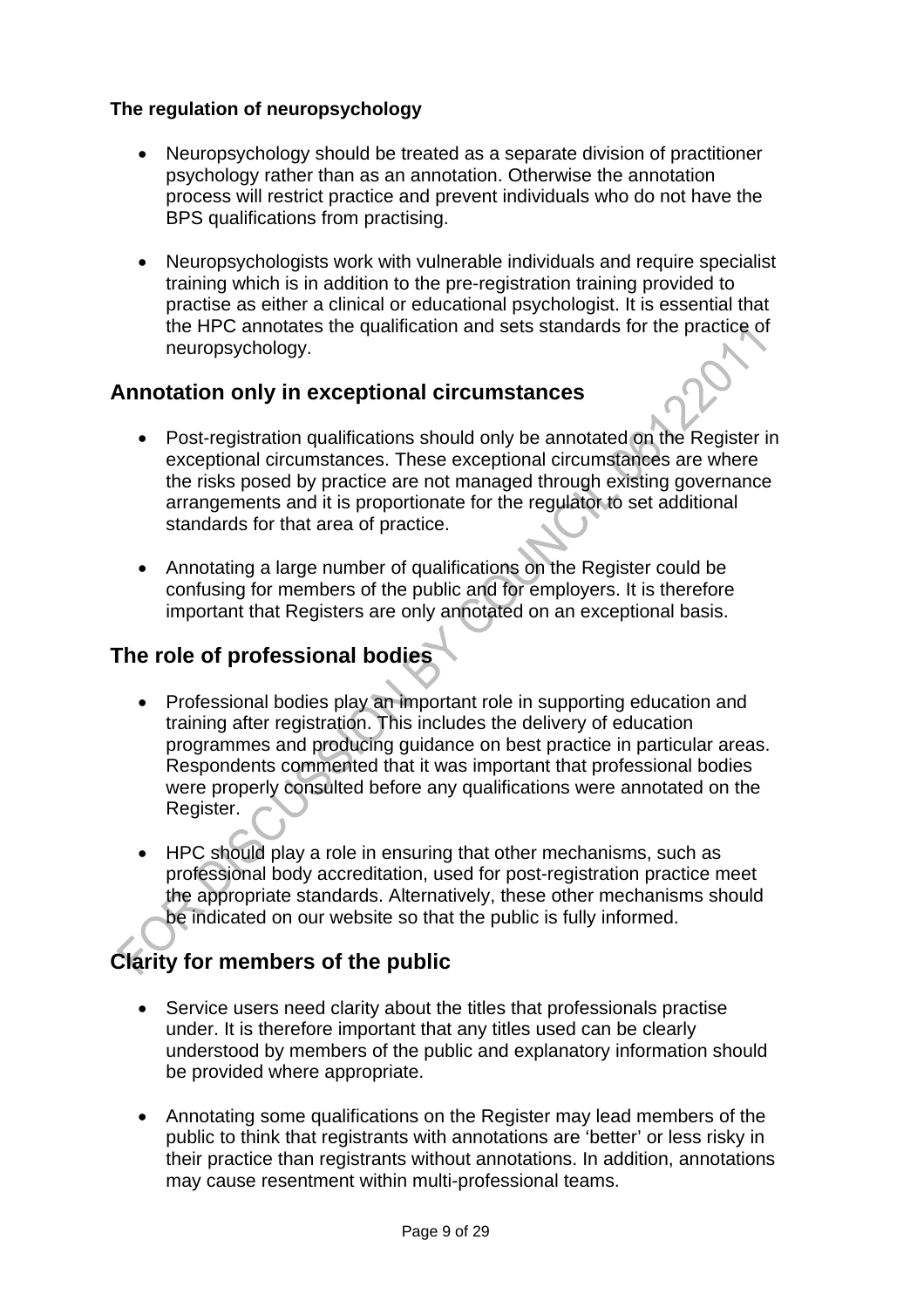• There are already a number of annotations on the Register for podiatrists related to medicines supply and administration. Instead of an additional annotation for podiatric surgery, the HPC should set up a separate subregister of podiatric surgeons.

#### **Mechanism for deciding on and maintaining annotations**

- There may be other post-registration qualifications which should be annotated on the Register. The HPC should therefore have a clear process which sets out how professions can apply for annotation of a postregistration qualification on the Register.
- Some areas of practice currently only accessed by completing a postregistration qualification may eventually be incorporated within preregistration education. The HPC's approach to post-registration qualifications and annotation of the Register must not limit pre-registration education from developing into new areas previously covered by postregistration education in response to needs.
- Annotation of the Register indicates that a registrant has completed a post-registration qualification. The HPC should ensure that registrants with annotations regularly demonstrate their on-going competence or regular continuing professional development in the area of practice related to the annotation. In addition, where registrants move to new areas of practice which are not related to a post-registration qualification, they should have their annotation removed.

## **Post-registration learning and development**

- In the consultation we defined a post-registration qualification as one which registrants undertake once they are registered with us which also contains a validation process. The term 'validation' was seen as excluding broader types of programme recognition, such as accreditation by a professional body or training delivered by an employer.
- Respondents argued that the focus on formal qualifications was limiting and does not recognise the diversity of options for post-registration learning and development. The HPC should therefore explore options for giving appropriate recognition to assessed post-registration development, rather than just qualifications. This could use a similar model to that used by the medical profession, where the royal colleges define and provide the structure for professional development in specialist areas.

## **Resource implications**

• It was important in this current economic climate that the annotation process did not impose additional cost burdens on registrants, either in terms of the registration fee or if registrants were required to undertake additional training.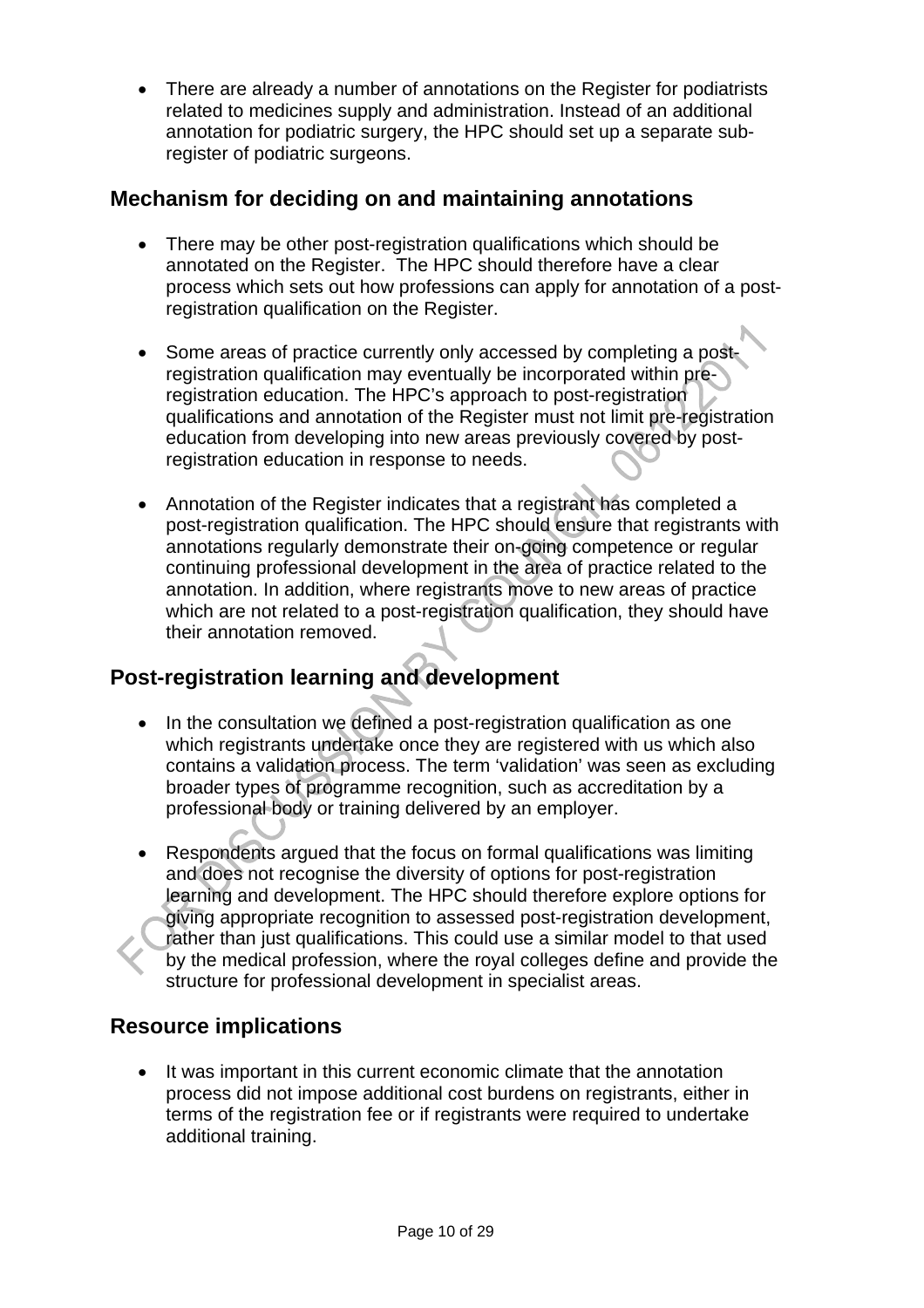## **5. Comments in response to specific questions**

- 5.1 This section contains comments made in response to specific questions within the consultation document.
- 5.2 The questions within the consultation document covered both parts of the consultation.
- 5.3 The first group of questions asked respondents for their comments on the criteria that we were proposing to use to make decisions about whether we should annotate a qualification.
- 5.4 The second group of questions sought feedback on possibly annotating neuropsychology and podiatric surgery on our Register.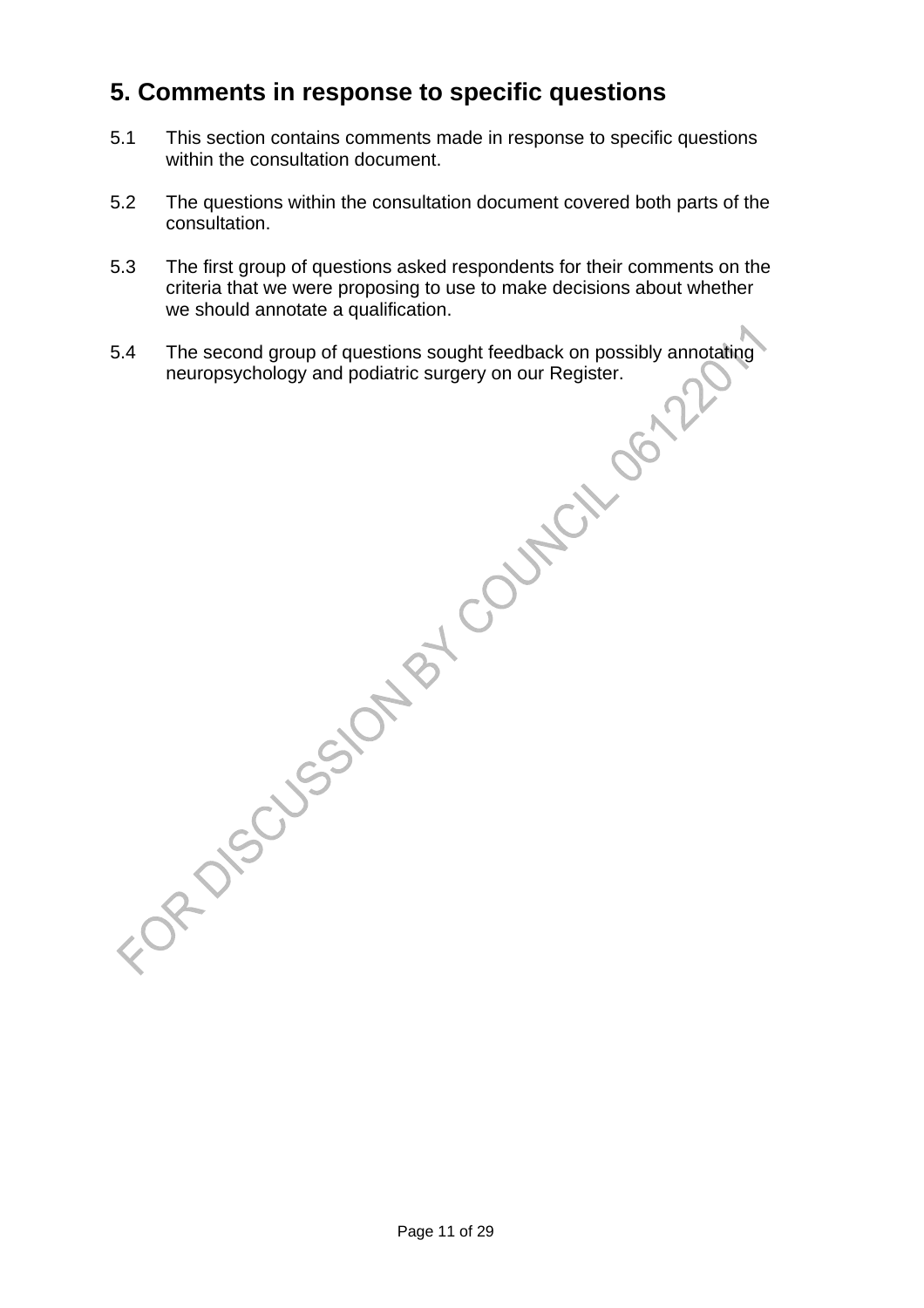## **Questions about the draft criteria**

#### **1. Do you agree that the criteria proposed are necessary to make decisions about annotating post-registration qualifications?**

- 5.5 The majority of respondents agreed that the criteria proposed were necessary to make decisions about annotating post-registration qualifications. Respondents agreed with the principle that the Register should be annotated only where there was a significant risk to the public and it could be managed through annotation. The principle of only annotating in exceptional circumstances would ensure that only a small number of qualifications were annotated and ensure that the actions taken were appropriate.
- 5.6 However, other respondents raised concerns that the criteria did not sufficiently emphasise that the HPC will only annotate qualifications in exceptional circumstances.
- 5.7 A small number of respondents proposed additional criteria:
	- Annotation would support the development of a career framework, for example that for social workers being developed by the Social Work Reform Board
	- Annotation indicates where the registrant has completed appropriate training which is necessary to practise in an area which is not currently covered within pre-registration training and is unlikely to be in the future
	- Annotation would help public understanding of the training, skills and experience of those annotated – thereby supporting public decision making
	- Training must incorporate theory and practice and learning must be assessed by an appropriate process

#### **2. Do you agree with the additional information that is provided?**

- 5.8 The majority of respondents agreed that the additional information which supported each proposed criterion was appropriate.
- 5.9 Some respondents suggested that the additional information should recognise the role that professional bodies play in contributing to the regulatory processes.

#### **3. Do you agree with the proposed wording of the criteria and additional information?**

5.10 The majority of respondents agreed with the proposed wording of the criteria and the additional information. Some respondents commented that definitions should be provided of key terms such as 'risk', 'harm' and 'qualification'.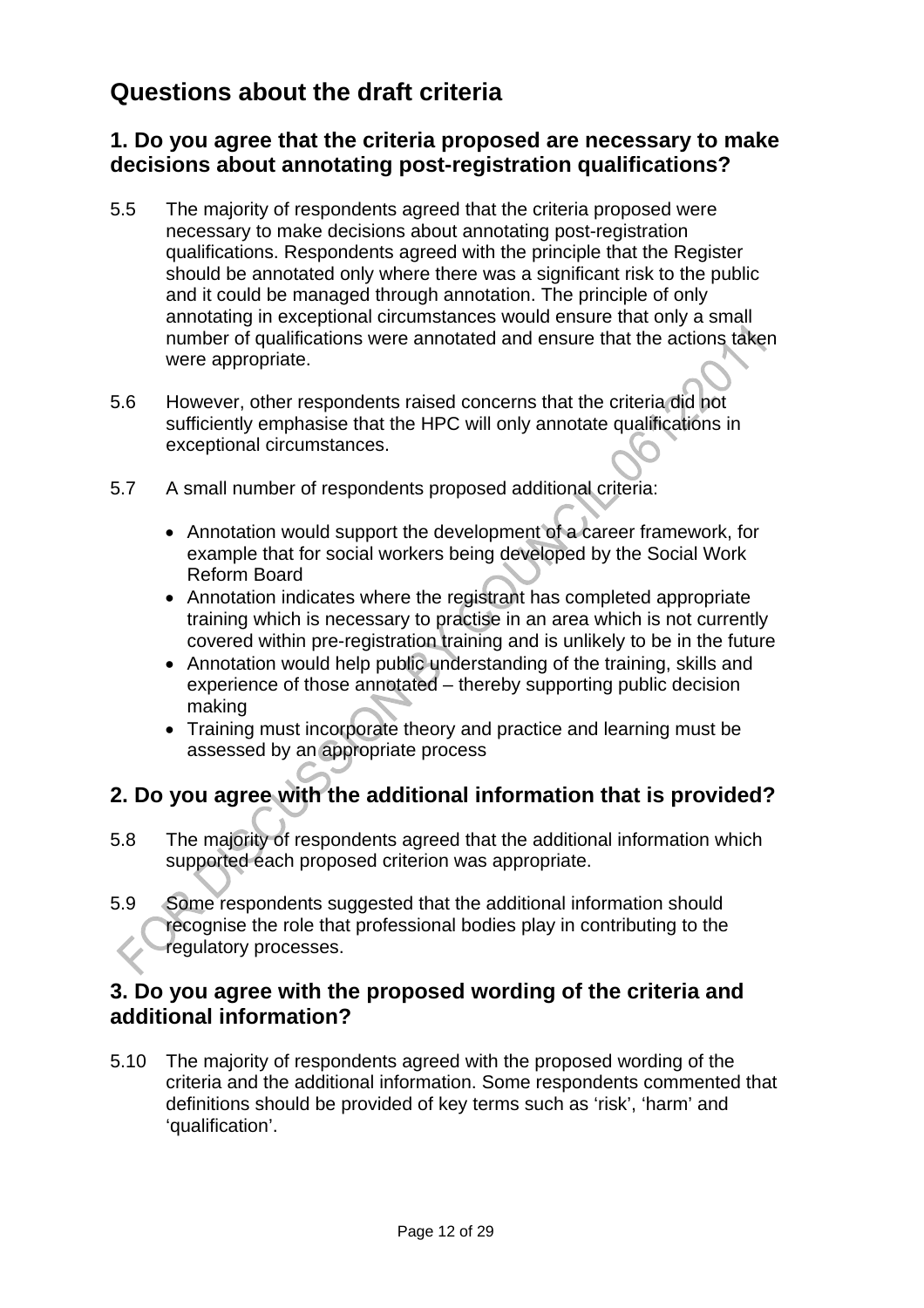#### **4. Do you agree with our approach to risk as outlined in these criteria?**

- 5.11 The majority of respondents agreed with our approach to risk as outlined within the criteria. Respondents supported a risk-based approach as such an approach would help to ensure that qualifications were annotated on an exceptional basis only. In addition, annotating on this basis would be proportionate and reduce the regulatory burden where possible.
- 5.12 However, some respondents argued that it was inappropriate to use the criteria set out in the new professions process for making decisions on risk posed. The following reasons were given:
	- Some professions already regulated met all three criteria on a daily basis – did this mean that additional regulation was necessary?
	- The criteria are currently used to make decisions about whether a profession should be regulated. Where the profession was regulated the risks identified in these criteria were already managed through regulatory processes.
	- The criteria were too simplistic and some of the phrasing, for example, 'exercise of judgement which can substantially impact on health' was unclear.
- 5.13 Several respondents raised broader questions about how we would make decisions in relation to levels of risk posed. This included questions about the evidence for risk and how we will make sure that decisions are made appropriately and consistently.
- 5.14 Some respondents argued that annotating qualifications on the Register could affect how the public considered the risks posed by health professionals. The public might decide that if we did not annotate a qualification there were no risks associated with practice in that area. Alternatively, annotation might lend credence to qualifications which were not supported by an evidence base.

FORDISC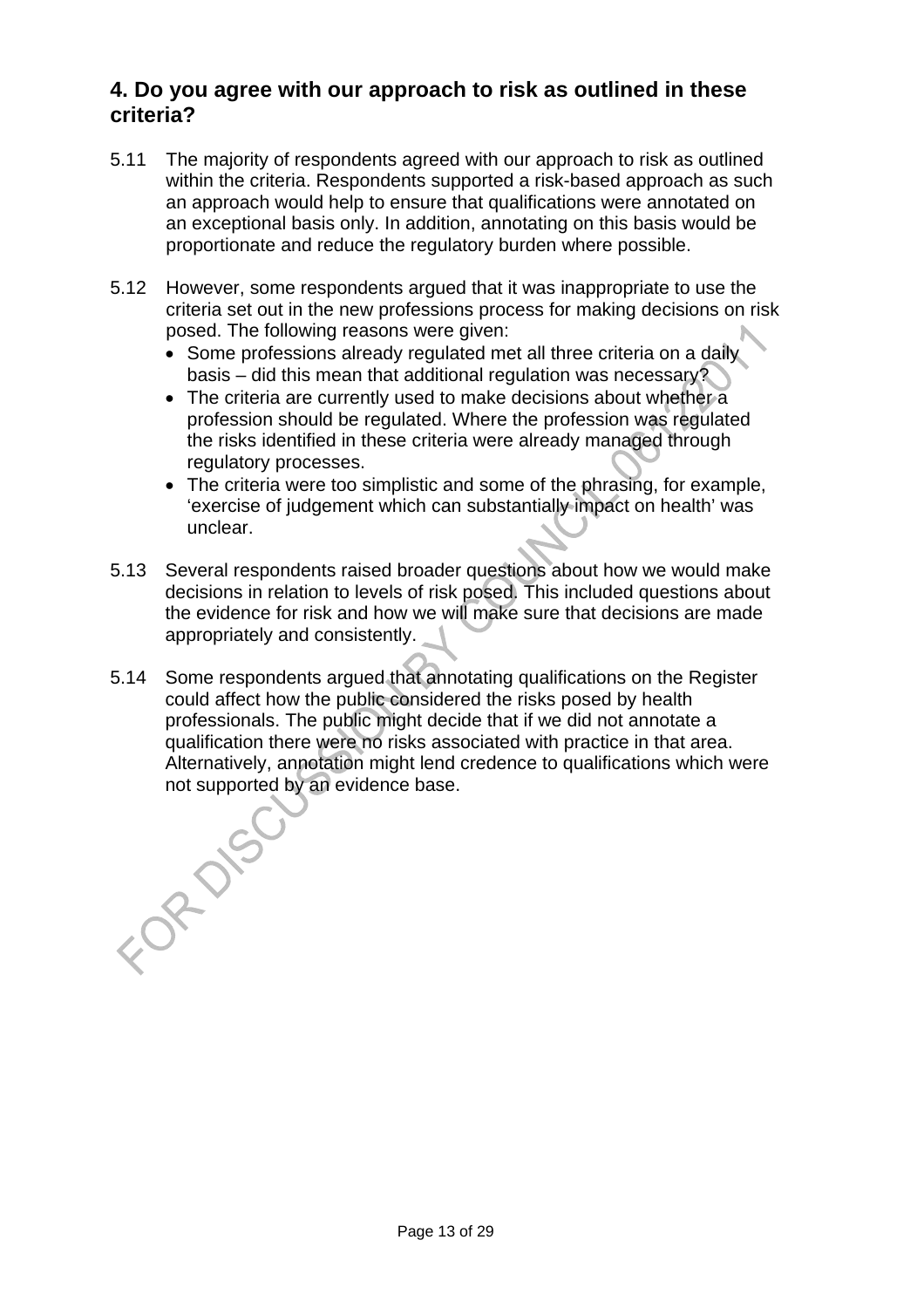#### **5. Are there any other factors which should be considered when determining risk?**

- 5.15 Most respondents did not highlight any other factors that should be considered when determining the levels of risk posed by post-registration qualifications.
- 5.16 However, some respondents suggested other factors that needed to be considered when determining risks:
	- Different levels of accountability, governance arrangements, supervision and support for registrants undertaking specialised practice. This included concerns about private or solo practice.
	- The environment in which registrants may work, which may sometimes be difficult or challenging.
	- Risks posed by failure to act or treat when the action is necessary to prevent harm.
	- The length of time between completion of the qualification and when the individual practised in the role associated with that qualification. If the gap was lengthy, then the individual needed to undertake CPD to ensure they remained fit to practise.
	- In addition to the physical risks associated with practice, the potential for psychological or emotional harm should also be considered.
- 5.17 Two organisations commented on our suggestion that one way of identifying the risks posed by practice was to consider whether the particular role involved 'invasive procedures'. One organisation commented that invasive procedures are broad ranging and not always of high risk, so it was important that the risks associated with invasive procedures were considered within the broader context. Another organisation commented that the emphasis on invasive procedures suggested that non-invasive procedures could not do harm, which was incorrect.
- 5.18 In our consultation document, we stated that qualifications which are required by an employer but are not relevant to public safety, such as qualifications in management, should not be annotated on the Register. One organisation argued that we should reconsider the risks associated with those sorts of qualifications as the requirements for a particular post may relate strongly to risk. The organisation gave the example of the management of resources, which might pose a risk to the public and would impacton the organisation's exercise of clinical governance if the resources were not managed effectively.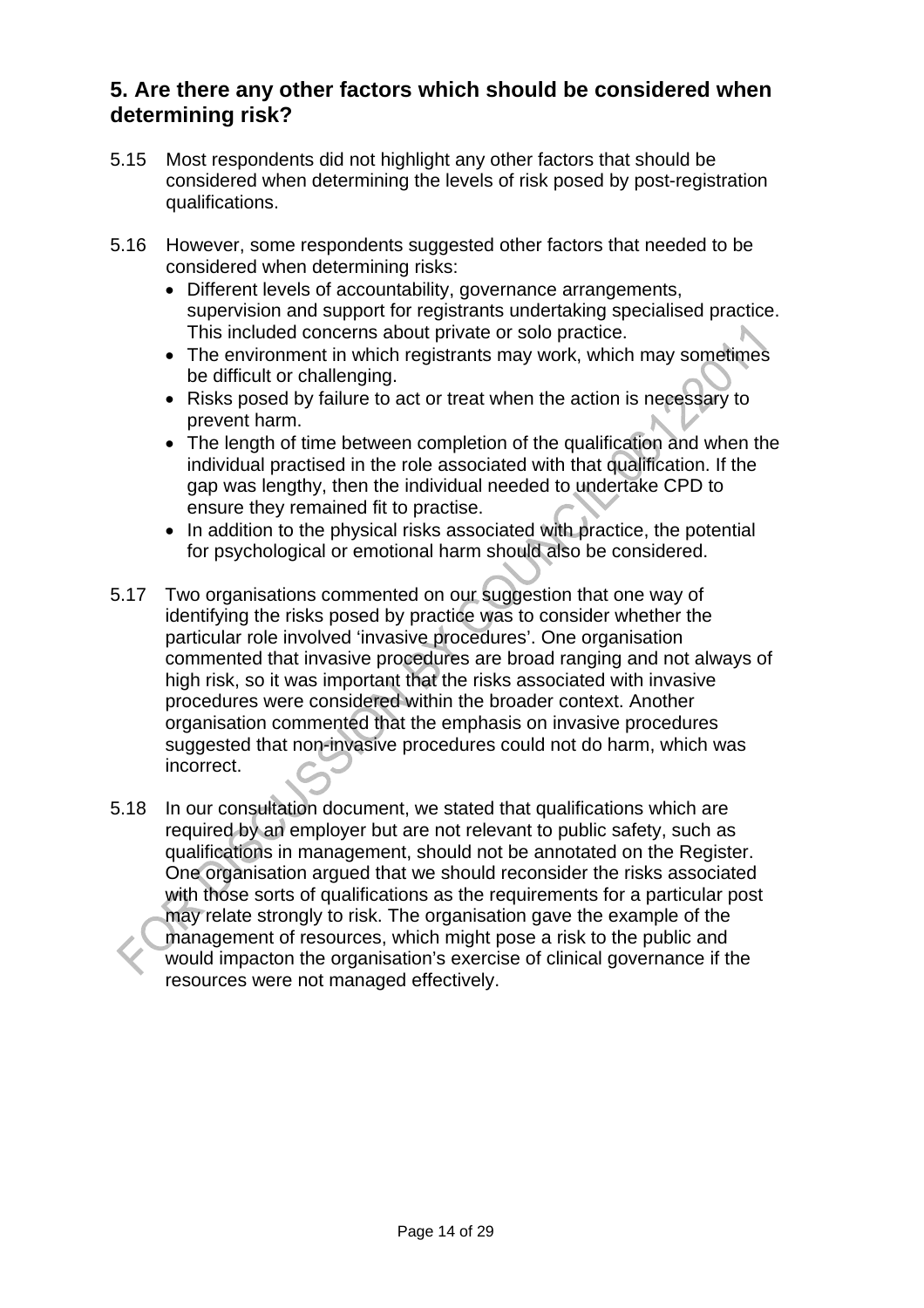#### **6. Do you agree that there should be evidence that the postregistration qualification must be essential to carry out a particular role?**

- 5.19 Many respondents agreed that there should be evidence that a postregistration qualification is essential to carry out a particular role before it is annotated on the Register. Respondents gave the following reasons:
	- Annotation of the Register is an important issue, post-registration qualifications should only be annotated if they are essential to carry out a particular role and where it is necessary for HPC to do so.
	- Annotating lots of qualifications might cause confusion for members of the public about different levels of experience and might be used as a way of demonstrating professional status. The role of the regulator is not to promote one registrant over another or to be involved in arguments over professional status.
- 5.20 Some respondents raised concerns that only annotating qualifications on the Register where they were essential to carry out a particular role might mean that other professions would argue that their qualifications should also be annotated. Annotating a number of qualifications on the Register would be costly, inappropriate and might unfairly limit practice in particular areas. As a result, it was important that the HPC was clear about the situations in which it would annotate a qualification on the Register.
- 5.21 Two organisations commented that if a qualification was annotated on the Register because it was linked to a particular role, the need to annotate the qualification disappeared if the registrant changed roles or moved into a new area of practice.
- 5.22 One organisation suggested that there might be benefits to annotating qualifications which were not specifically linked to a title or role. These sorts of annotations might encourage registrants to take advantage of post-registration training and enhance the status of those who have undertaken the training.

Page 15 of 29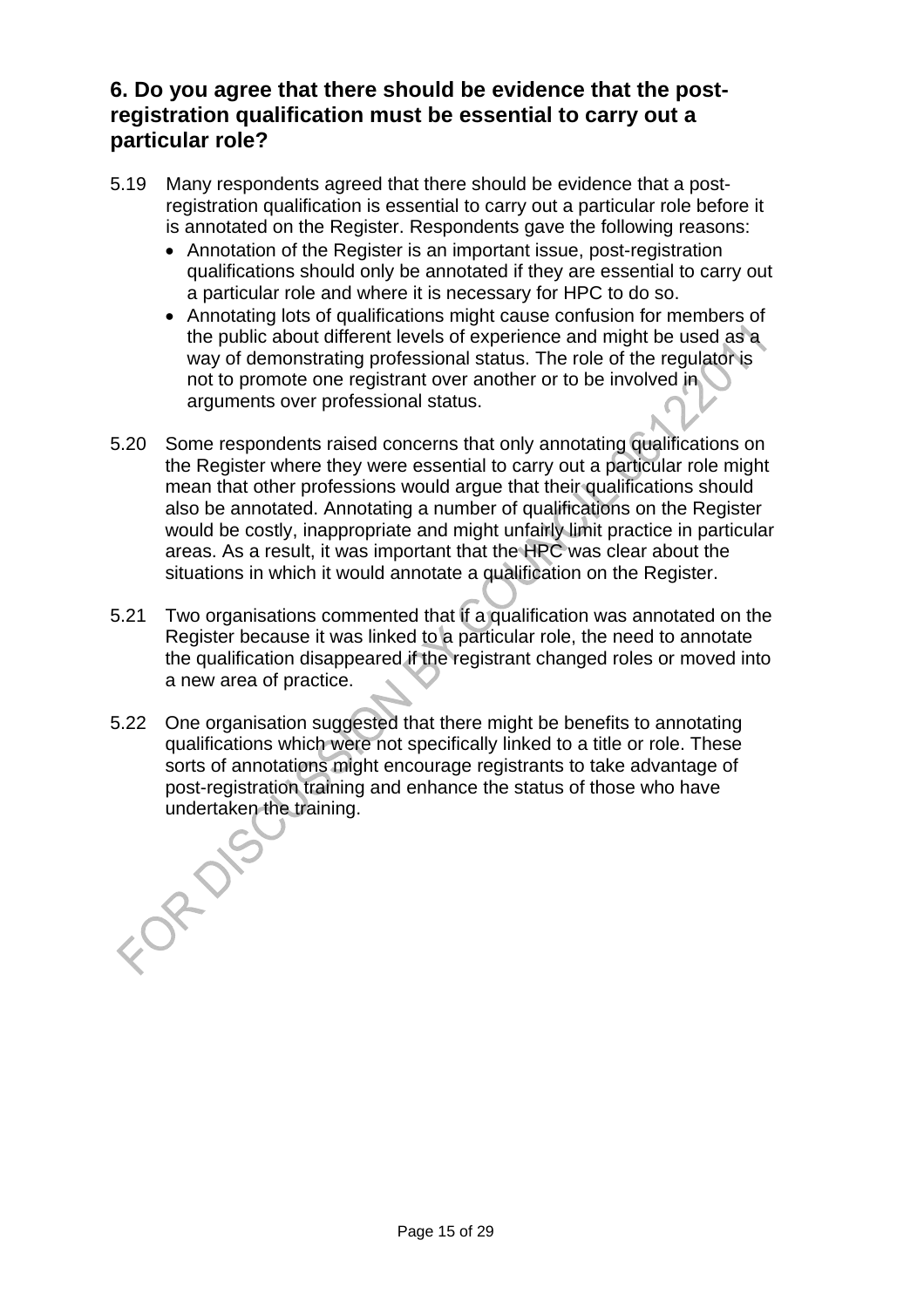#### **7. Should we make a policy decision to annotate only where there is a link between a qualification and a protected title or function?**

- 5.23 Respondents gave the following reasons for agreeing that we should make a policy decision to annotate only where there is a link between a qualification and a protected title or function:
	- Without the qualification being linked to a particular title or function it would not be possible to monitor and check that a registrant had the necessary knowledge and skills to carry out that role.
	- It would be easier to communicate the purpose of the annotation to members of the public if there was a clear link between the qualification and a title or function.
	- Linking a qualification to a particular title or function would help to clarify the scope of practice for some registrants, as they would know that they could only use a particular title or carry out a function if they had the relevant additional qualification.
	- Without a link between the qualification and title or function there is no need for the regulator to annotate because the qualification is not necessary for practice.
	- Annotating qualifications without linking to a particular function or title means that the annotation is there to mark professional status, rather than protect the public.
	- If we annotated a qualification without linking it to a protected title or function, other individuals would still be able to practise in that area without the appropriate qualification.
- 5.24 Where respondents agreed that there should be a link, most supported protecting a title rather than a function. Protecting a title rather than a function was seen to be a more flexible approach, which could be clearly communicated to members of the public.
- 5.25 A small number of respondents argued that it would be more appropriate to link a post-registration qualification to a protected function. Concerns were raised that variety in job titles might mean that it was problematic to identify a particular job title to link to a qualification or we might need to protect several titles to ensure that all those who completed the qualification could then use the relevant title associated with that postregistration qualification.
- 5.26 However, a number of respondents argued that we should not make a policy decision only to annotate where we could also protect a title or function. Some respondents argued that we should maintain a flexible approach so that we would sometimes annotate and protect a title or function, but we might on other occasions only annotate the qualification itself.
- 5.27 Other respondents argued that we should only annotate qualifications and not link the qualification to a protected title or function at all. This argument was made particularly in relation to neuropsychology, where concerns were raised that linking the qualification to a title would prevent individuals who qualified through different routes from practising.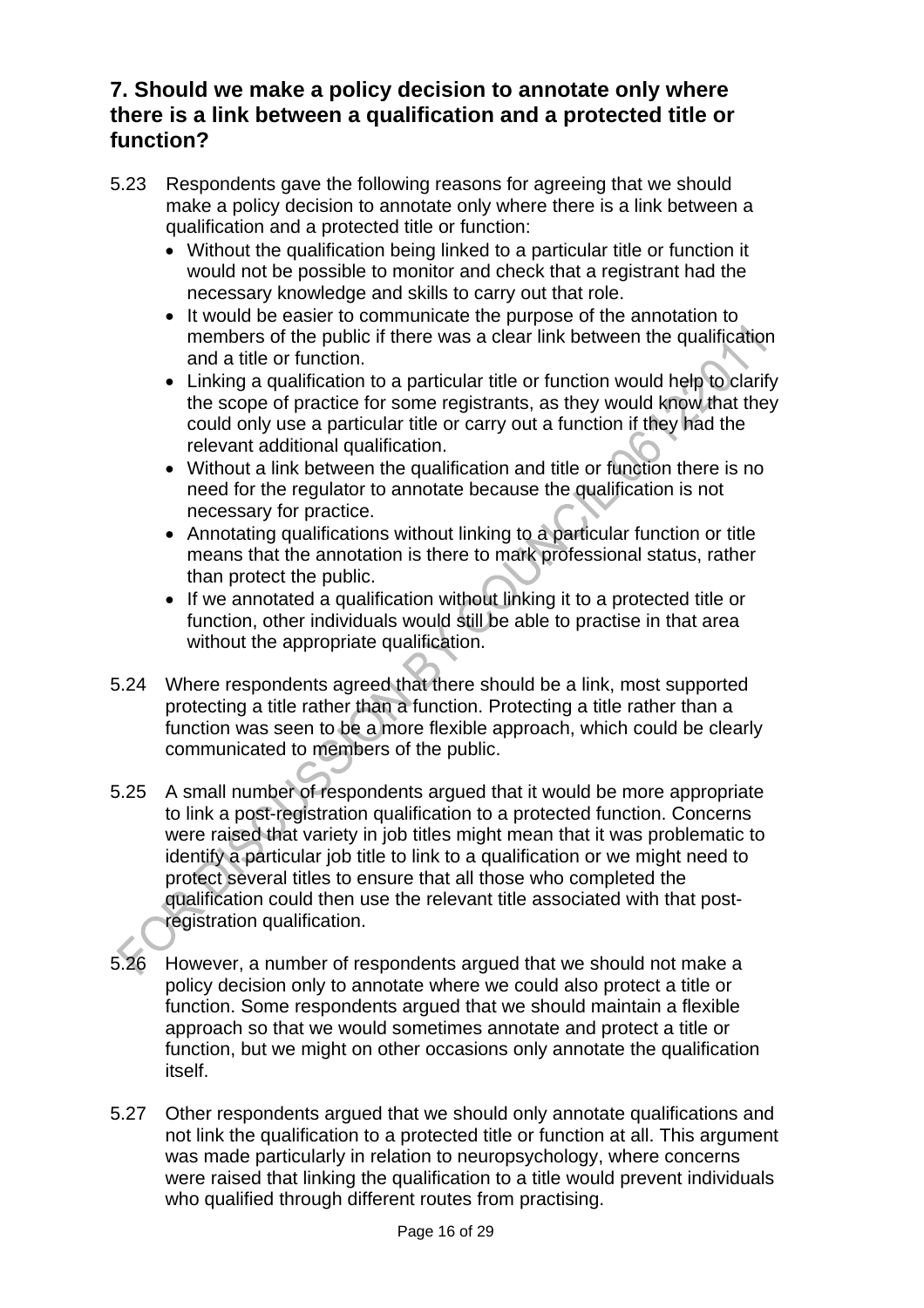- 5.28 Respondents disagreed with the proposal for the following reasons:
	- Annotating a qualification with associated protected title or function might only benefit particular professional interests rather than protecting the public.
	- Many healthcare professionals work in multidisciplinary teams and find that roles within the teams are increasingly overlapping. As a result, it would be difficult to define a function or identify a title which could be protected without bringing other individuals into statutory regulation unnecessarily.
	- Protecting a title or function requires a change in legislation, which requires a government decision and may therefore take time to implement. If we decided only to annotate the qualification, we could do so within our existing legislation and therefore there would be no unnecessary delay.
- Protecting additional titles or functions might cause more confusion for members of the public without any additional protection for the public. Alternatively, it might have an adverse impact on the delivery of high-FOR DISCUSSION BY COUNTIL

Page 17 of 29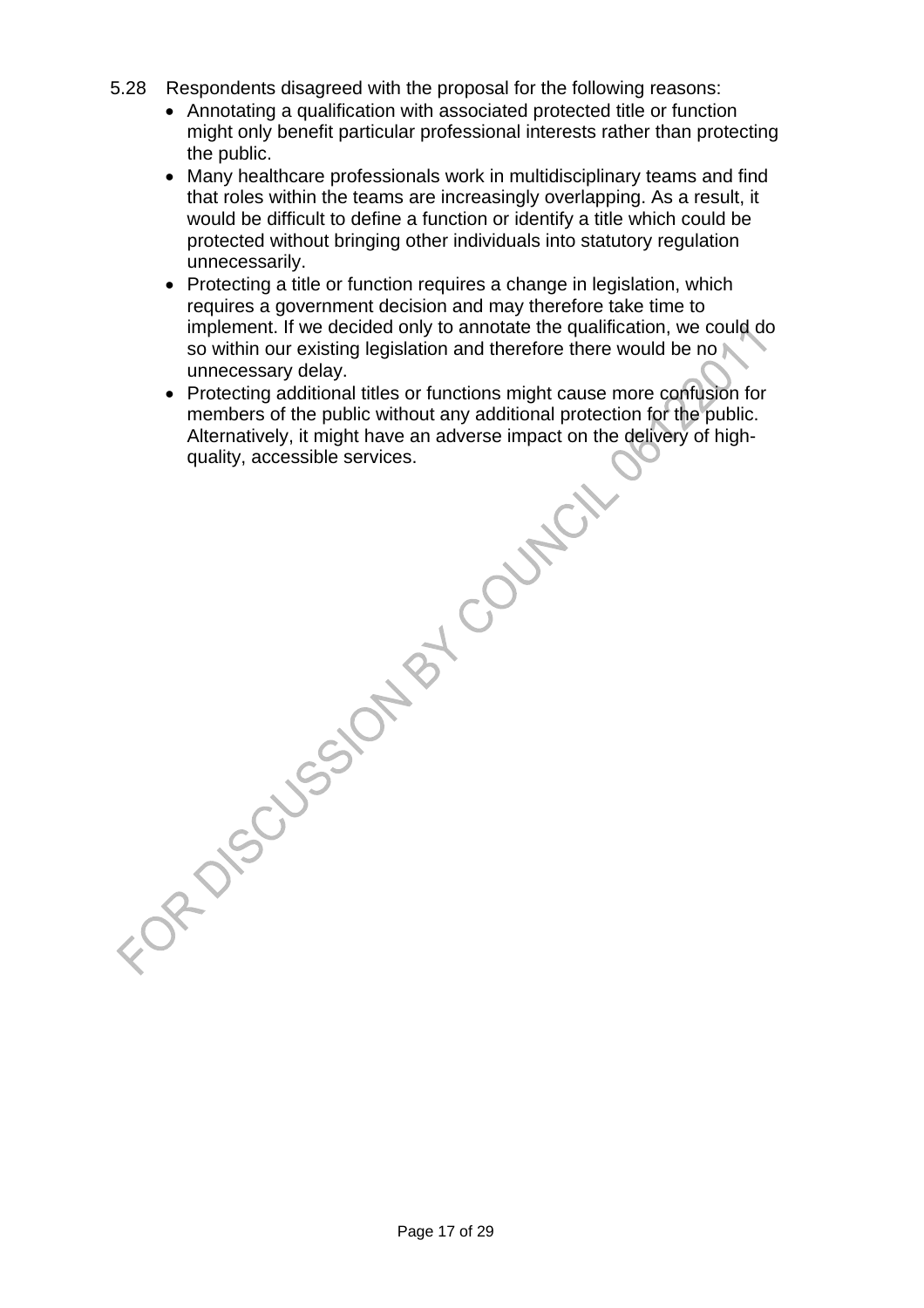#### **8. Do you agree with our approach to access to the postregistration qualification?**

- 5.29 The majority of respondents agreed that we should only annotate postregistration qualifications on the Register where the qualification can only be accessed by individuals already within statutory regulation. Respondents commented that this was a proportionate and consistent approach which would provide clear information for the public.
- 5.30 Several respondents highlighted the importance of HPC liaising with other regulators to ensure a consistent approach to post-registration qualifications, particularly where those qualifications are undertaken by professions not regulated by the HPC. It was equally important that our decisions in annotating the Register did not prevent other professionals not registered with us from completing those qualifications.
- 5.31 However, some respondents argued that it would not be appropriate for HPC to decide only to annotate qualifications which could be accessed by statutorily regulated individuals. The following reasons were given:
	- Depending upon the qualification, it may not be possible to restrict access to qualifications to statutorily regulated individuals.
	- The area of practice accessed by a post-registration qualification would also have a protected title or function linked to it. This means it would not be necessary to limit annotations to qualifications which could be undertaken by currently regulated individuals.
	- Education providers should decide who should be able to complete a post-registration qualification, drawing on relevant experience.
	- It is the regulator's responsibility to set entry requirements for registration, rather than post-registration qualifications. It is more appropriate for education providers to make this decision.
	- Some individuals who are not practising under a protected title may want to access part or all of a post-registration qualification.
	- Some post-registration training which leads to annotation on the Register could offer benefits to the practice of unregulated individuals. If the HPC took this approach, it would prevent those qualifications from being annotated, even if the qualification met the other criteria.
	- Our approach might mean that we would have to hold records for other regulated individuals who were not registered by us but had completed a post-registration qualification we annotated. This could lead to individuals being dual registered unnecessarily.
	- This approach would not let the HPC manage the risks posed by individuals practising in areas which weren't only undertaken by statutorily regulated individuals. However, practice in those areas could still pose significant risk.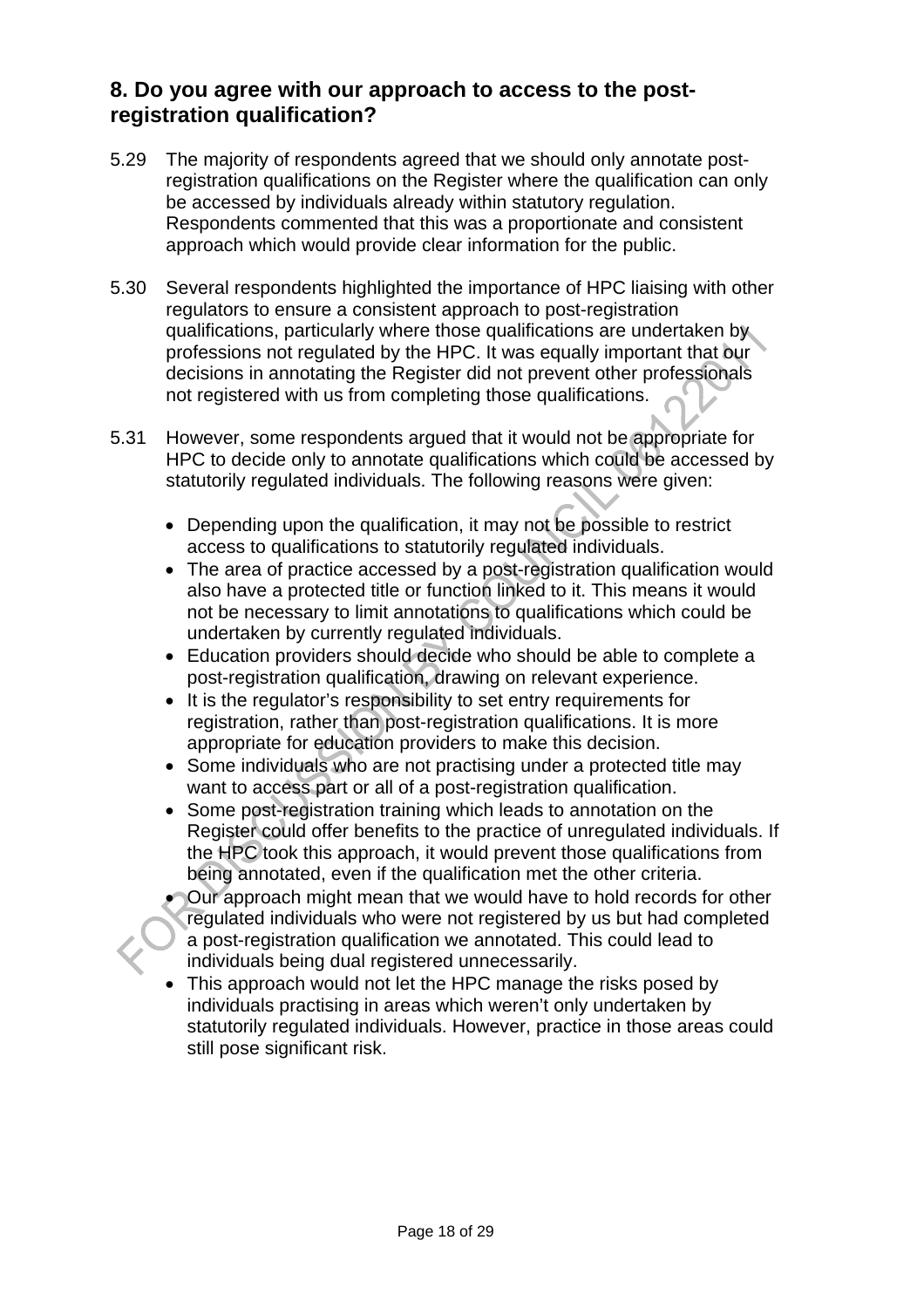## **Questions about annotating neuropsychology and podiatric surgery**

#### **9. Do you agree we should annotate these qualifications?**

- 5.32 Respondents agreed that we should annotate neuropsychology and podiatric surgery on the Register. They gave similar reasons for annotating either qualification:
	- Annotation would allow the regulator to do more to manage the risks posed by practice in a particular area.
	- The qualifications meet the criteria that we are proposing to use in deciding whether we annotate a qualification.
	- HPC could then set standards for practice in that area which registrants would have to meet, this would improve public protection.
	- Annotation would provide increased information for members of the public and professionals about registrants who had extended scopes of practice.
	- Both neuropsychology and podiatric surgery require additional specific training which is not provided at a pre-registration level. The additional training needs to be recognised and approved by HPC, it would only be possible to do this if HPC annotated the qualification.
- 5.33 A number of respondents disagreed with our proposals to annotate the Register with either qualification:
	- Neither qualification met the criteria we were developing to make decisions about annotating the Register. In particular, there was insufficient evidence provided of the risks posed by practice in either area which the regulator needed to mitigate.
	- The qualifications could only be accessed by individuals who were already regulated so it was unnecessary to introduce additional regulation.
	- Most individuals practising as either neuropsychologists or podiatric surgeons were already working within the NHS and therefore subject to existing clinical governance arrangements.
- 5.34 Some respondents argued that we should not annotate podiatric surgery. Their arguments were linked to concerns they expressed around the use of the title 'podiatric surgeon' and a perceived lack of clarity for members of the public.
- 5.35 Some respondents argued that we should not annotate neuropsychology. These respondents were concerned that annotating neuropsychology might limit practice by preventing individuals who do not have the qualifications offered by the BPS from practising.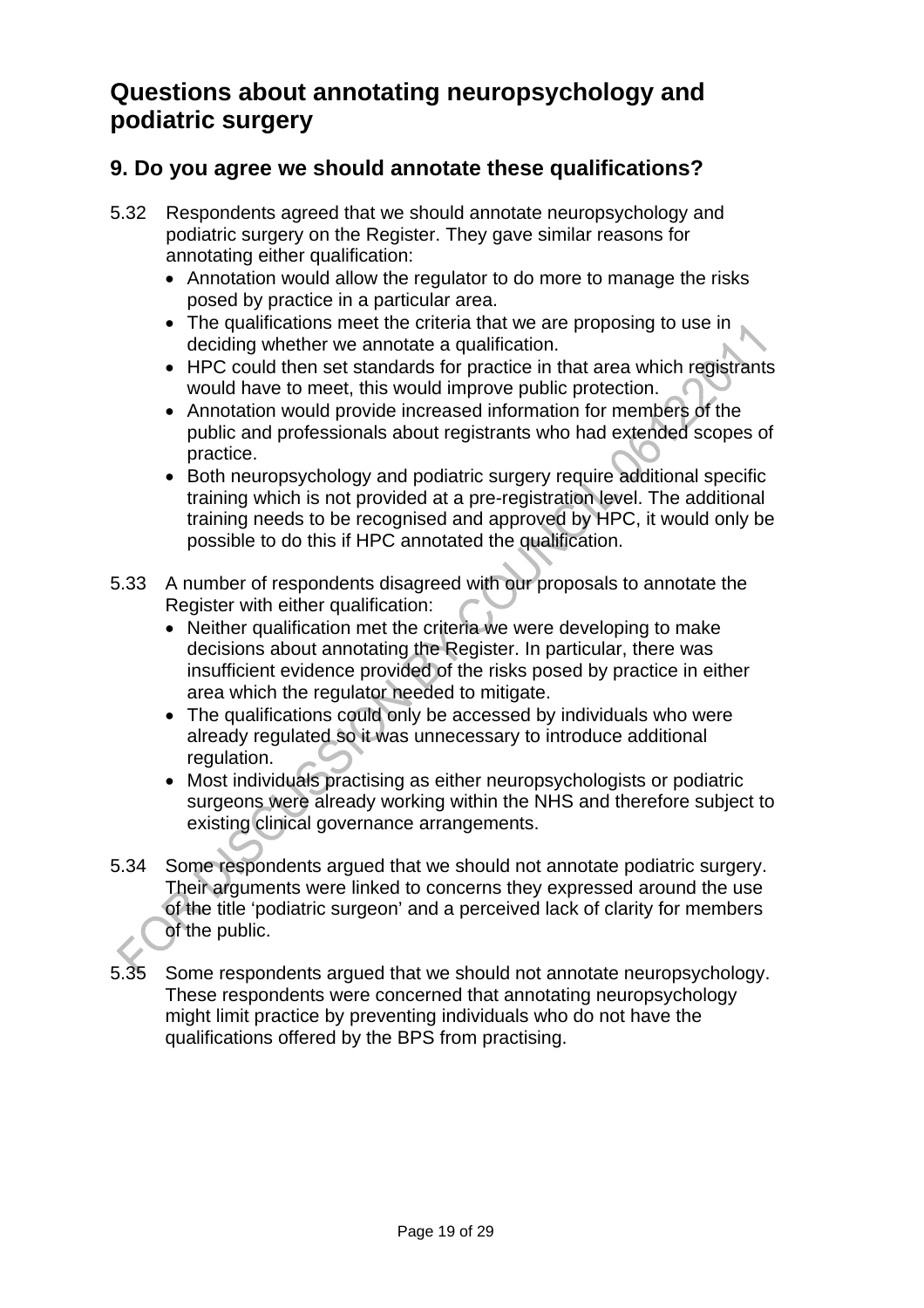#### **10. Do you agree that we should seek legislative change to protect a title or function? If so, what title or function should be protected?**

- 5.36 The majority of respondents agreed that we should seek legislative change to protect either a title or function associated with podiatric surgery or neuropsychology. It was argued that protecting a title or function alongside annotating the Register would provide greater clarity to members of the public about the purpose of the annotation.
- 5.37 Of those who agreed that we should seek legislative change, most preferred to protect a professional title rather than function. It was recognised that protecting a professional title for both neuropsychology and podiatric surgery was a more flexible system and allowed practice to develop within a profession. In addition, as HPC regulation was based on protecting professional titles, it was appropriate to continue with that model.
- 5.38 A small number of respondents suggested that we should protect both title and function. One respondent suggested this model as a way of preventing registrants from avoiding the need to complete a postregistration qualification by carrying out the same tasks under a different title.
- 5.39 The majority of respondents argued that we should protect a title for neuropsychology rather than a function. It was argued that there was significant overlap between the functions carried out by neuropsychologists and those by other psychologists. Protecting a function would mean that other psychologists might have to register unnecessarily but this could be prevented if a title alone was protected.
- 5.40 Those who argued we should protect a title proposed that we should protect the title 'clinical neuropsychologist'. This title was proposed because it would mean that neuropsychologists working solely in research and education would not have to register unnecessarily.
- 5.41 However, a small number of respondents argued that we should only annotate the qualification without protecting a title or function. This was because neuropsychologists were likely to be registered already with HPC and it was not necessary to protect an additional title. In addition, annotating the qualification without a protected title or function would mean that individuals who had not completed the qualification but were already practising as neuropsychologists could continue to practice.
- 5.42 As with neuropsychology, most respondents argued that it would be preferable to protect a title rather than function if podiatric surgery was annotated. Some respondents proposed that we should protect 'podiatric surgeon' as the title was already used within the NHS. However, other respondents proposed 'podiatrist in surgery', 'surgical podiatrist' or 'podiatrist in surgical podiatry' because they were concerned that the title 'podiatric surgeon' was confusing to the public as it implied that the registrant was medically trained.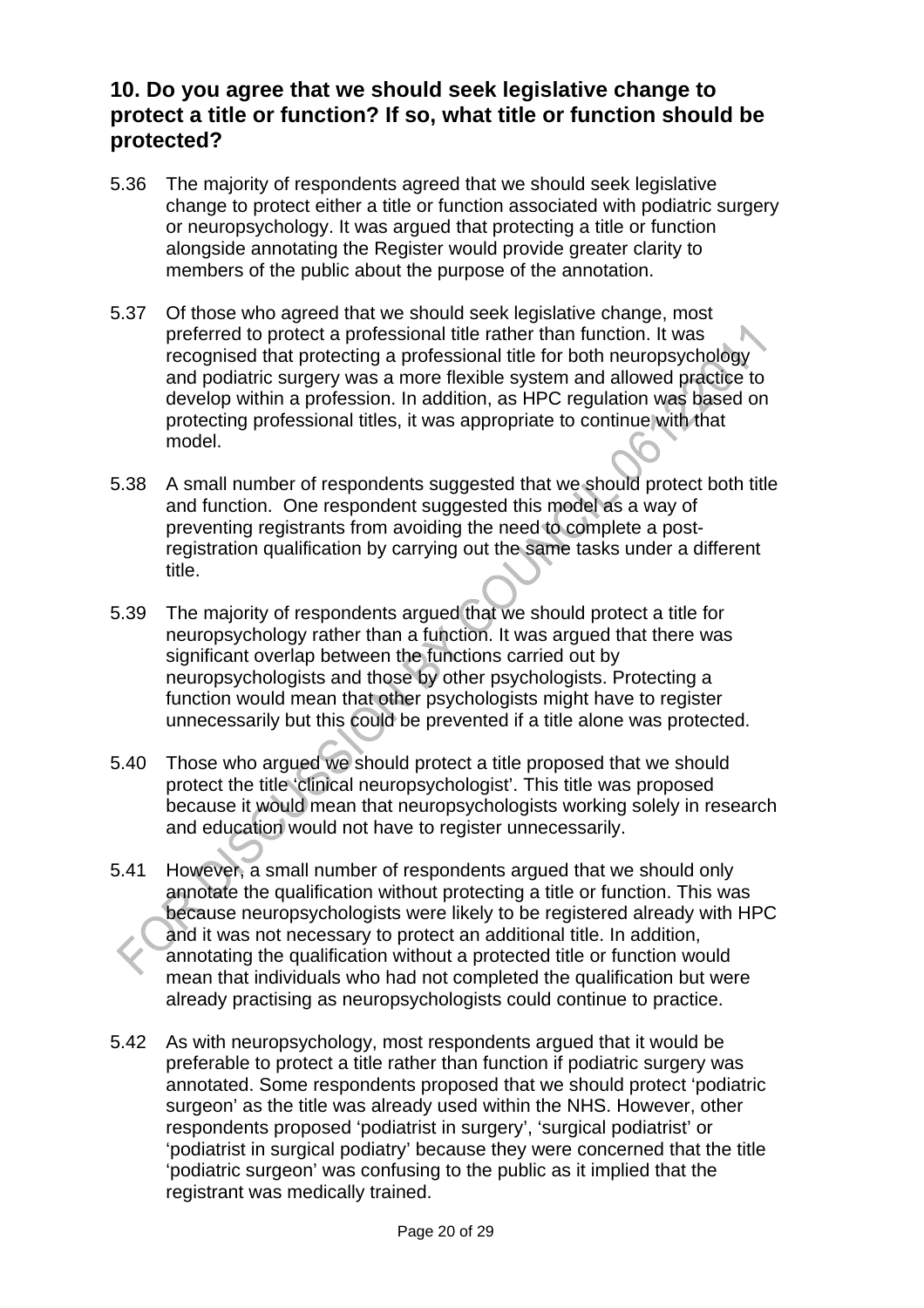#### **11. What would be the impact of annotating these qualifications on public protection, service provision and other areas?**

- 5.43 Respondents recognised that annotating either podiatric surgery or neuropsychology would have an impact on public protection, service provision and other areas.
- 5.44 The majority of respondents argued that annotating these qualifications would have a positive impact because it would:
	- increase public protection and public confidence by ensuring that individuals have the appropriate training;
	- allow the HPC to set specific standards for practice in that area which would ensure consistency in practice;
	- allow the HPC to quality assure education related to the annotated qualifications;
	- give employers more information to support appropriate recruitment; and
	- reduce the risk that inappropriately trained registrants practice in very advanced areas.
- 5.45 However, some respondents argued broadly that annotating any qualifications would have a negative impact because it would:
	- limit employers' options to develop a flexible, responsive workforce;
	- limit development and innovation within practice;
	- create discrepancies in multi-professional teams where some registrants had annotations but others within the same team did not; and
	- lead to increased costs for registrants if they wanted to develop their practice into areas associated with an annotation.
- 5.46 In addition, those respondents who argued against annotating either neuropsychology or podiatric surgery raised specific concerns about the impact of annotation. This included concerns that annotation:
	- would create a monopoly for certain education providers;
	- reduce the number of professionals able to provide services;
	- might prevent other psychologists from working in neuropsychology; and
	- would create more confusion over whether or not podiatric surgeons were appropriately qualified to carry out surgery.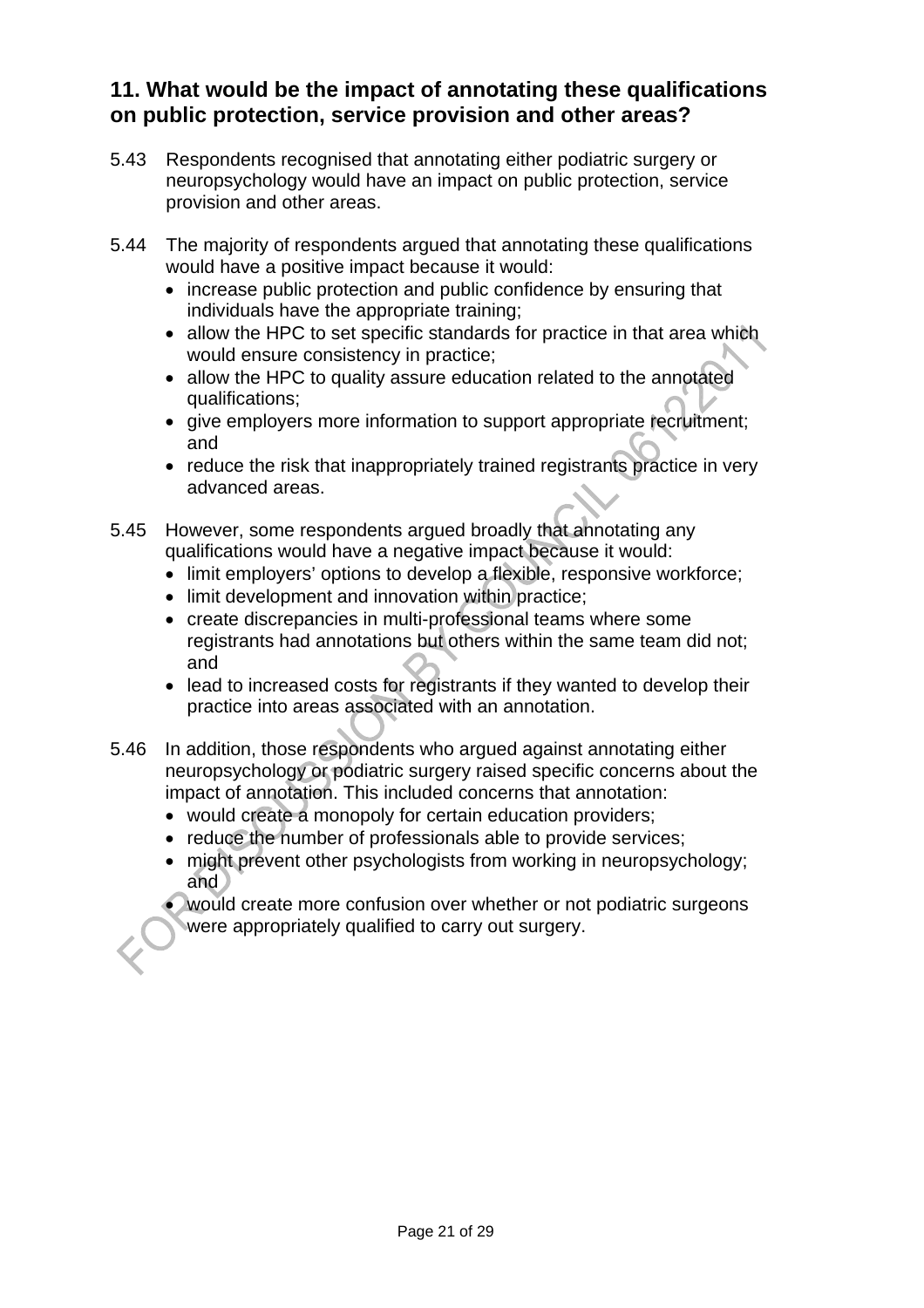#### **12. How feasible would it be to annotate these qualifications? Do they reflect the situation, including service provision, within the four countries?**

- 5.47 The majority of respondents did not raise any concerns about the feasibility of annotating podiatric surgery or neuropsychology on the Register. Respondents highlighted that the qualifications in podiatric surgery and neuropsychology already existed so annotating these qualifications would not impose an additional burden on registrants. In addition, annotation would support and sometimes improve service provision by ensuring that appropriately trained individuals were delivering services.
- 5.48 However, respondents who disagreed with annotating podiatric surgery or neuropsychology raised concerns about the feasibility of annotation and the impact on service provision. Respondents argued that:
	- annotation would mean that only individuals with a particular qualification could practise in a specific area, this would reduce the number of professionals able to provide services;
	- annotation would prevent those who have qualified overseas from coming to the UK (this argument was made in relation to neuropsychology);
	- the qualifications, particularly podiatric surgery, were not delivered uniformly across the UK so it would be difficult for some individuals to gain the qualification; and
- employers or registrants would have to pay to complete these qualifications which would be difficult in the current economic or<br>
and the difficult in the current economic or<br>
and the current economic or<br>
and the current qualifications which would be difficult in the current economic climate.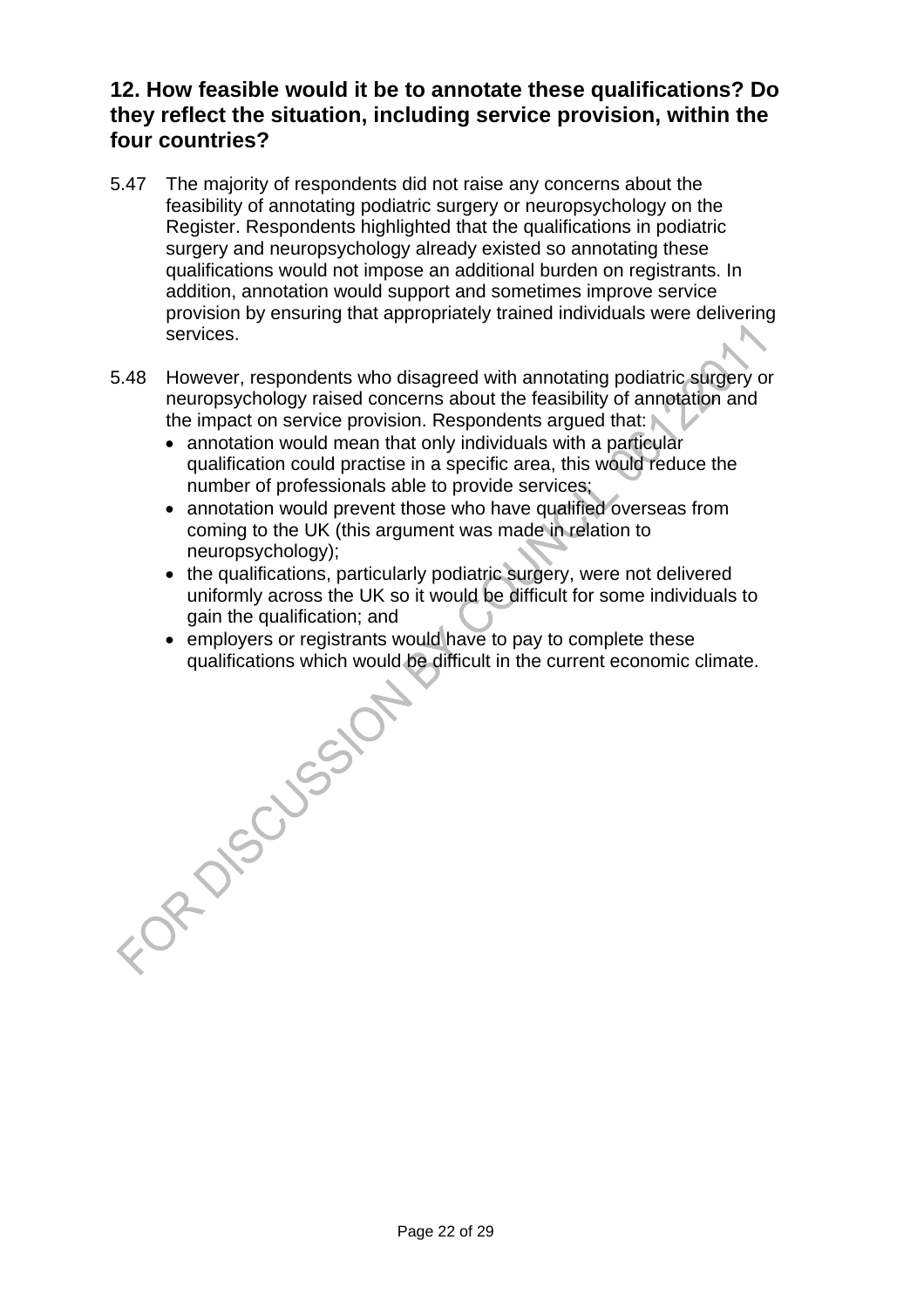## **6. Our comments and decisions**

6.1 The following section sets out our response to the comments we received in the consultation and identifies areas for further action. We received a range of comments in response to our proposals, which we have carefully considered.

#### **Annotation of the Register**

- 6.2 On occasion, we are required by legislation to annotate our Register to show where a professional has successfully completed a post-registration qualification (as happens currently with entitlements to administer, prescribe or supply medicines). Where we annotate the Register, we can approve programmes and set standards linked to those annotations. In this way, we can improve public protection.
- 6.3 We also have powers to annotate the Register where we choose to do so. In general, we would decide to annotate the Register where there was evidence that existing systems were not managing the risks linked to a particular area of practice and where we believed that annotation would improve public protection. We asked stakeholders for their views on whether we annotate the Register on a discretionary basis and on the principles that we would use to make those decisions.
- 6.4 After the consultation closed, the government published a Command Paper setting out government policy in relation to the regulation of healthcare workers, social workers and social care workers.<sup>3</sup> The government argued that professional regulation should be proportionate and effective, imposing the least cost and complexity whilst securing safety and confidence in the professions. The government emphasises that regulators should only take on new responsibilities or roles, including developing advance practice registers, where there is '…robust evidence of significant additional protection or benefits to the public' (page 11, paragraph 2.8).
- 6.5 We have carefully considered the comments we received both in support of and against annotating the Register and the statements of government policy set out above. We are pleased that many respondents welcomed our proposals to take proportionate action to protect the public where registrants develop an extended scope of practice, significantly beyond their pre-registration education.
- 6.6 We believe that, in general, the risks posed by the practice of our registrants are already managed through existing systems, including their HPC registration. In most cases therefore, we do not need to develop a system of annotations for most areas of practice.

i<br>I <sup>3</sup> 'Enabling Excellence: Autonomy and Accountability for Healthcare Workers, Social Workers and Social Care Workers', Department of Health 2011,

http://www.dh.gov.uk/en/Publicationsandstatistics/Publications/PublicationsPolicyAndGuidance/D H\_124359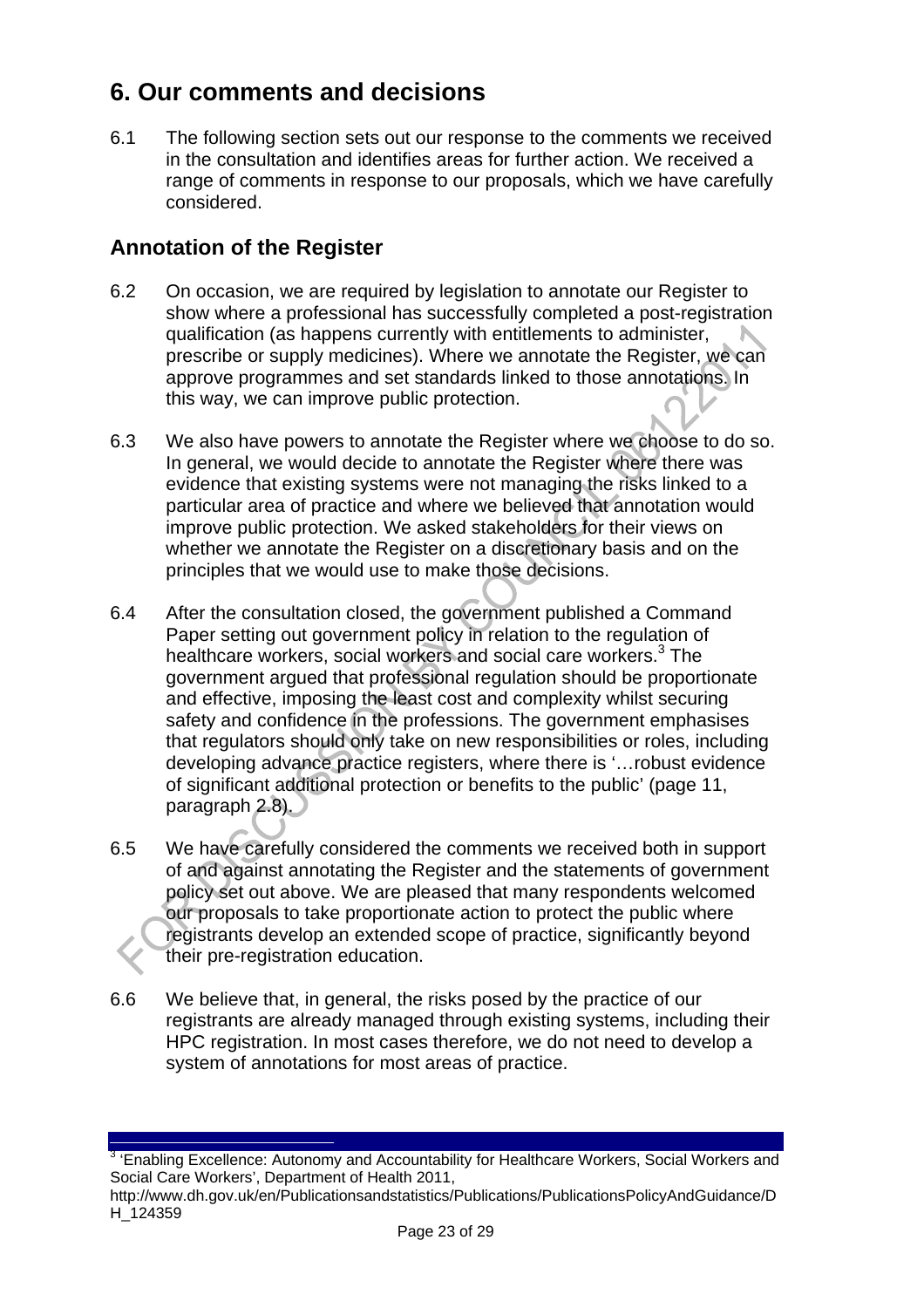#### **Broad principles which underpin our approach**

- 6.7 Stakeholders contact us infrequently with well-argued requests for us to annotate the Register. We do not currently have an agreed statement of policy setting out our approach to annotation of the Register.
- 6.8 In the consultation, we asked stakeholders for their views on draft criteria that we would use to help us to decide whether we annotate the Register. The criteria would then be incorporated within a publicly available policy statement setting out our approach to annotation. We are pleased that respondents welcomed the draft criteria set out in the consultation document.

#### **Post-registration qualifications and annotation of the Register**

- 6.9 A number of respondents to the consultation argued that the focus on formal qualifications was limiting and did not recognise the diversity of options for post-registration learning and development. Several respondents argued that we should explore options for giving appropriate recognition to assessed post-registration development, rather than just qualifications.
- 6.10 Some respondents seem to have believed that we were developing a broader policy in relation to post-registration education, rather than a policy about annotation of specific post-registration qualifications. A small number of respondents believed that our proposal to annotate qualifications alone, rather than other learning, contradicted our inclusive approach to CPD.
- 6.11 In the consultation document, we defined a post-registration qualification as one that registrants undertake once they are registered with us and which contains a validation process. The term 'qualifications' does not only mean those formal qualifications delivered by higher education institutions, but instead means any type of learning which has an assessment process at the end.
- 6.12 We recognise the value of post-registration learning and the benefits that it can bring to a registrant's practice. Our CPD requirements support postregistration learning. However, for the purposes of annotation on the Register we can only annotate those qualifications that have an assessment process to check that the individual completing the programme meets the standards we have set. It would not therefore be appropriate to annotate CPD on our Register, nor would annotation of CPD be consistent with our broader approach to annotation of the Register.
- 6.13 We will rename the policy 'annotation of the Register' to provide greater clarity to stakeholders about the purpose.

#### **Annotating in exceptional circumstances**

6.14 Some respondents argued that it would be inappropriate to annotate a large number of qualifications on the Register. However, other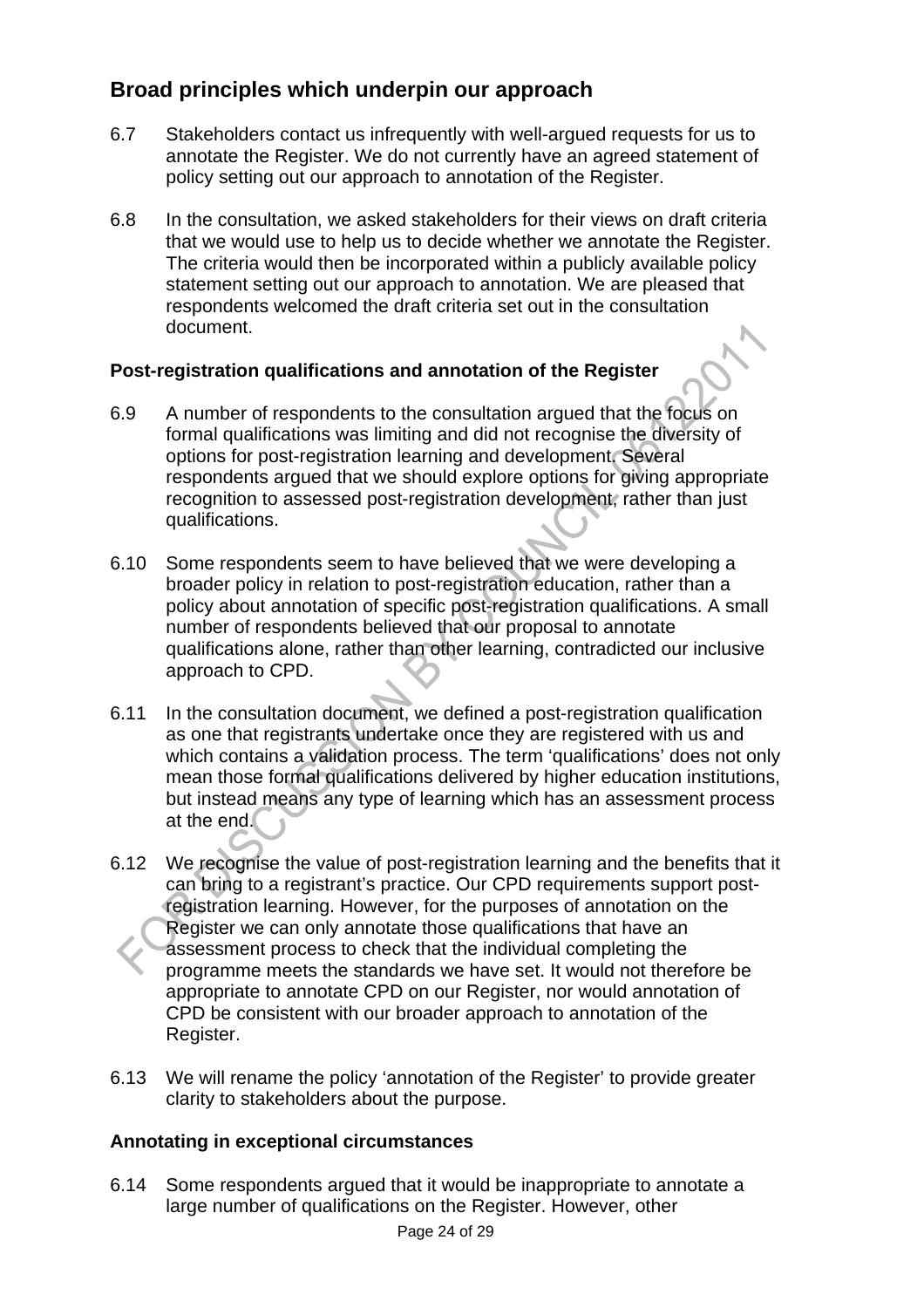respondents argued that we should annotate more qualifications on the Register to provide information to members of the public. In the consultation document, we argued that we should only annotate the Register in exceptional circumstances. We will ensure that our draft criteria make clear that we would only consider annotating the Register in exceptional circumstances.

#### **Approach to risk**

- 6.15 In the consultation document, we argued that we would only annotate the Register where annotation would address a clear risk to the public that existing systems were not currently managing. We are pleased that respondents welcomed our risk-based approach.
- 6.16 A number of respondents raised concerns about how we conceptualise or assess the levels of risk posed by practice in a particular area. We recognise that there is no one formula for making decisions about regulation based on the risks posed by practice in a particular area and that decisions about risk can be subjective. Nor is there one kind of evidence that would clearly show that the existing systems do not manage risks effectively.
- 6.17 We have considered the comments we received and believe that decisions made about risk should be reasonable, appropriate and informed by best practice and evidence. Those decisions should have reference to a number of different ways of conceptualising risk including the methodology suggested within the Council for Healthcare Regulatory Excellence 'Right-touch regulation' report as well as information from the Extending Professional Regulation working group report.<sup>4</sup>

#### **Annotation and protected titles or functions**

- 6.18 We asked stakeholders whether we should make a policy decision to annotate only where there was a link between the qualification and a protected title or function. Some respondents agreed that the link was essential so that only appropriately qualified individuals were practising in particular areas. Other respondents argued that we should have a more flexible approach or that we should only annotate qualifications and should not seek legal change to protect a title or function at all.
- 6.19 We are aware that Enabling Excellence makes clear that additional legislation to protect titles or functions linked to annotation of the Register may be unlikely in the short to medium term.
- 6.20 We have powers to annotate qualifications on our Register. However, protecting a title or function associated with that annotation is a decision for government. If we decided to annotate a qualification, we could

 4 'Right touch regulation' Council for Regulatory Excellence, 2010 www.chre.org.uk/\_img/pics/library/100809\_RTR\_FINAL.pdf 'Extending professional and occupational regulation: the report of the Working Group on Extending Professional Regulation' Department of Health, 2009 www.dh.gov.uk/en/Publicationsandstatistics/Publications/PublicationsPolicyAndGuidance/DH\_10 2824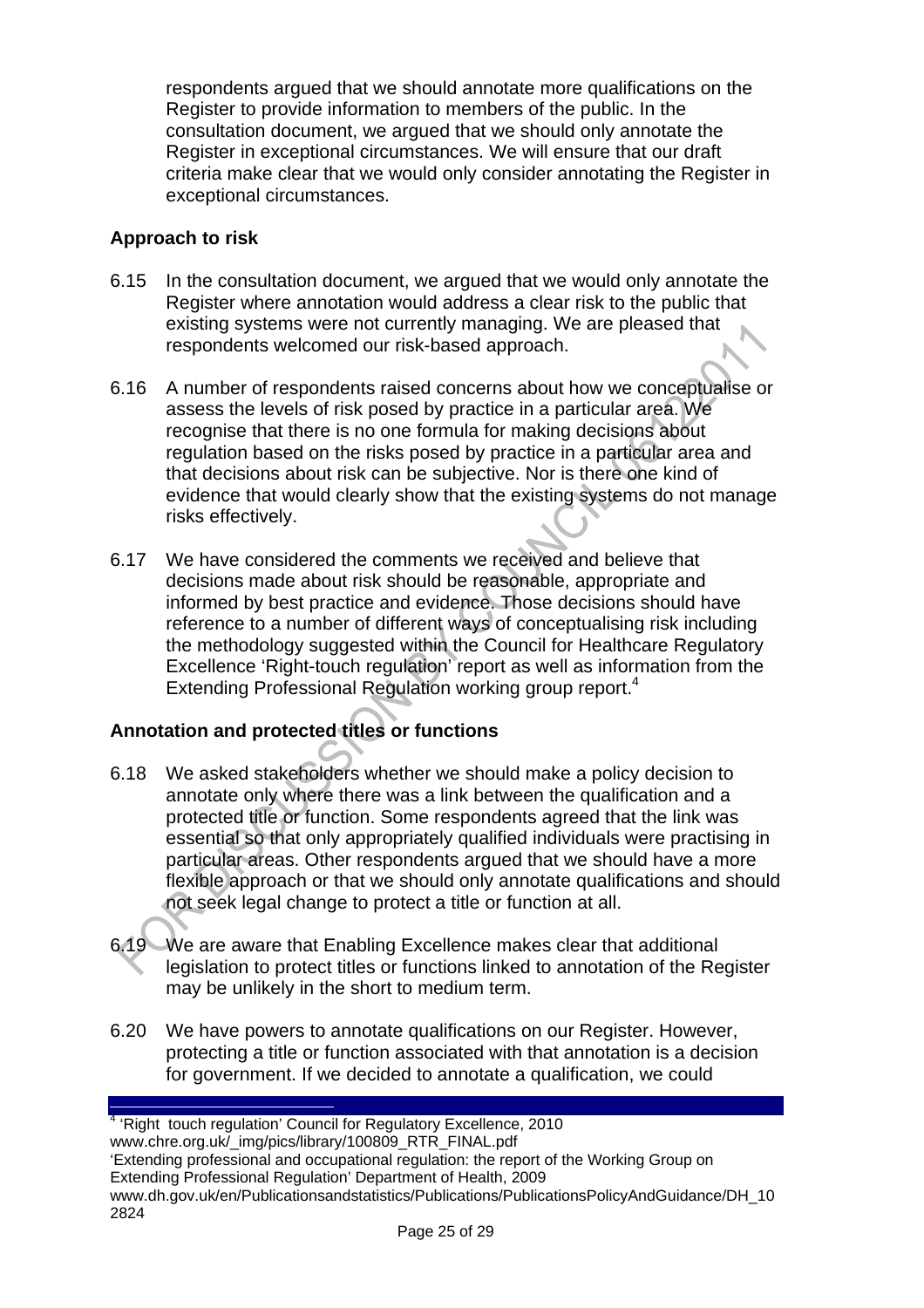recommend that a particular title or function linked to that annotation was protected, but we do not have powers to protect that title or function ourselves.

6.21 Annotation of the Register can improve public protection by allowing us to set standards and approve educational programmes linked to areas of practice substantially beyond existing registration requirements. Annotation also gives employers and members of the public information that can aid informed choices. Therefore, there may be advantages in annotating the qualification first and then seeking government agreement to protect a title or function associated with that qualification (although it may be a number of years before the title or function is protected).

#### **Neuropsychology and podiatric surgery**

- 6.22 In the consultation, we asked stakeholders for their views on whether we should consider annotating podiatric surgery and neuropsychology on our Register. Stakeholders expressed strongly held views both in support of and against annotating either qualification.
- 6.23 When we make decisions about annotating qualifications on the Register, it is important that we are aware not only of the impact that annotation might have on individual professionals, but the broader impact on service provision and service delivery.
- 6.24 Most respondents to the consultation did not raise concerns about the impact of our proposals on service provision or delivery. Those who supported our proposals to annotate either qualification felt that it would improve support service provision and delivery by improving the quality of services provided. However, some respondents did raise concerns that annotation would prevent individuals from continuing to practise and offering services to the public.
- 6.25 We will consider the responses we received in relation to annotating these two qualifications separately.

## **Conclusions/recommendations**

- 6.26 Following our consideration of the consultation comments, we recommend that in general, we should only annotate the Register where we are legally required to do so. However, in exceptional circumstances, we may annotate the Register where we consider that:
	- there is a clear risk to the public if the Register is not annotated;
	- the risk could be mitigated through annotation of the Register and could not be mitigated through other systems;
	- annotation is a proportionate and cost-effective response to the risks posed;
	- the qualification annotated on the Register is necessary in order to carry out a particular role or function safely and effectively; and
	- generally we would prefer the qualification to be linked to a particular title or function which is protected by law.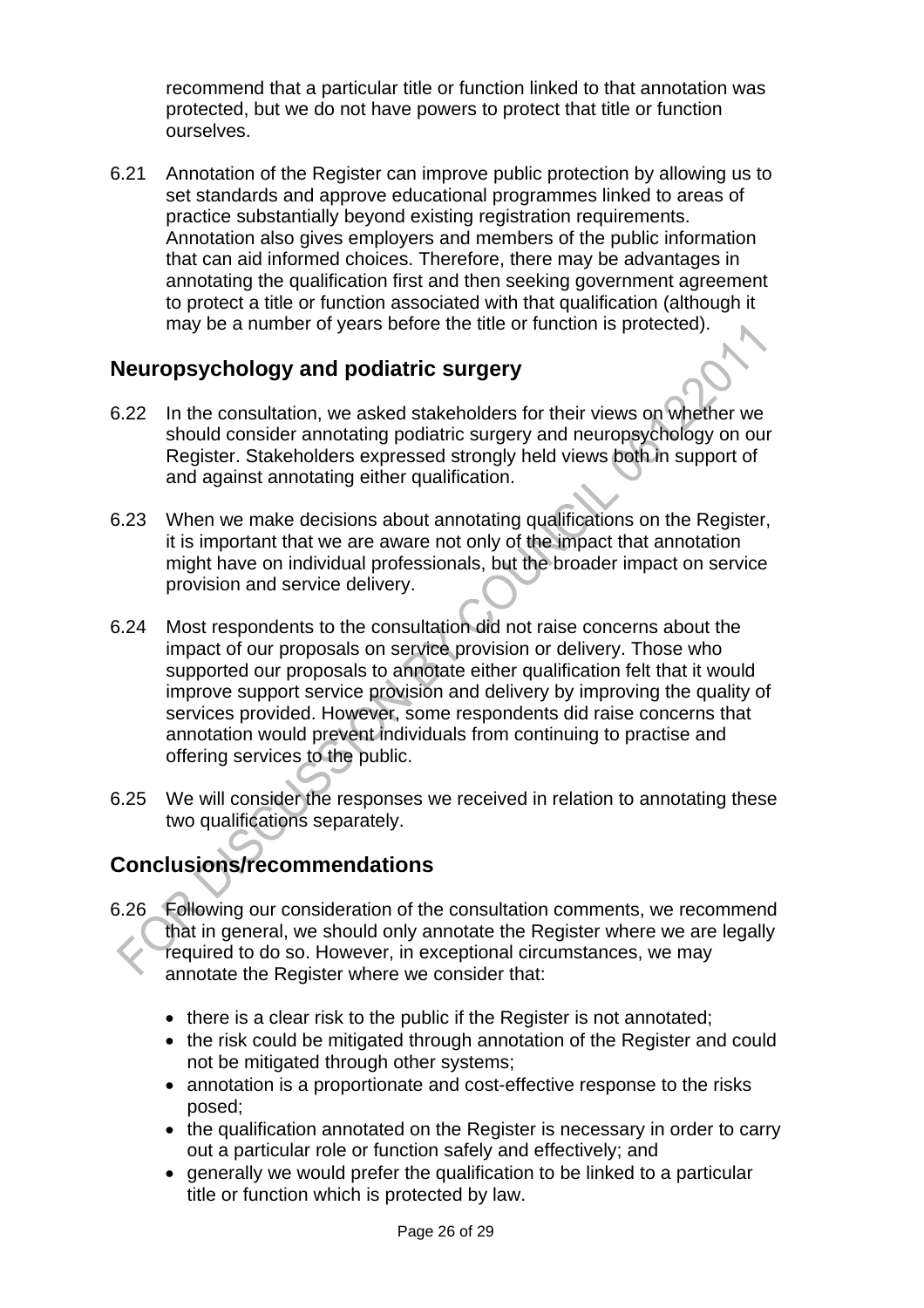- 6.27 Where we exercise our powers to annotate the Register, we will annotate the Register first and then seek government agreement to protect a title or function.
- 6.28 We will prepare and publish a policy statement setting out our approach to annotation of the Register.
- 6.29 We will consider the annotation of specific qualifications once our approach to annotation of the Register has been agreed.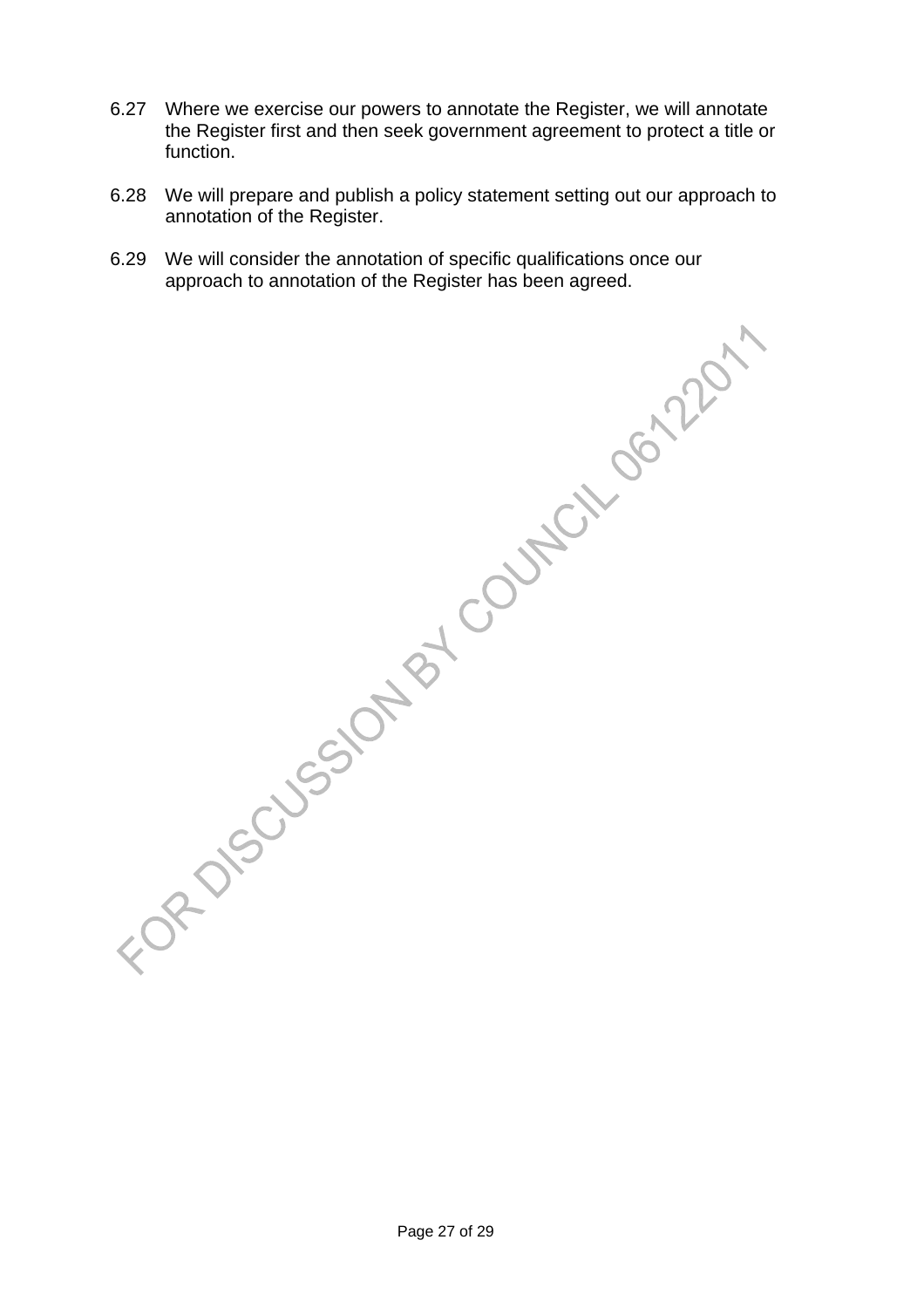## **7. List of respondents**

All Wales NHS Physiotherapy Managers Committee All Wales Speech and Language Therapy Managers Committee Allied Health Professions' Forum Aneurin Bevan Community Health Council Association for Clinical Biochemistry Association for Perioperative Practice Association of Clinical Embryologists Betsi Cadwaladr University Health Board Jonier, Board of Community Heath Councils in Wales British Orthopaedic Foot and Ankle Society British Association for Counselling and Psychotherapy British Blood Transfusion Society British Dietetic Association British Medical Association British Orthopaedic Association British Society of Hearing Aid Audiologists BSc(Hons) Occupational Therapy final year students, Cardiff University Cardiff University, School of Healthcare Studies Care Quality Commission Chartered Society of Physiotherapy Council for Healthcare Regulatory Excellence College of Occupational Therapists College of Operating Department Practitioners College of Paramedics Council of Deans of Health General Medical Council General Social Care Council Heart of England Foundation Trust Institute of Biomedical Science Institute of Physics and Engineering in Medicine Isle of Man Health Services AHP Managers Neuropsychologists UK NHS Dumfries & Galloway NHS Education for Scotland NHS Fife NHS Grampian NHS Highland NHS North West NHS Yorkshire and the Humber Noble's Hospital, Braddan, Isle of Man North West Ambulance Service NHS Trust Northern Ireland Ambulance Service Northern Trust Brain Injury Service ODP and Paramedic Programmes, University of Plymouth Physiotherapy Service, NHS Grampian Podiatry Programme Leader's Association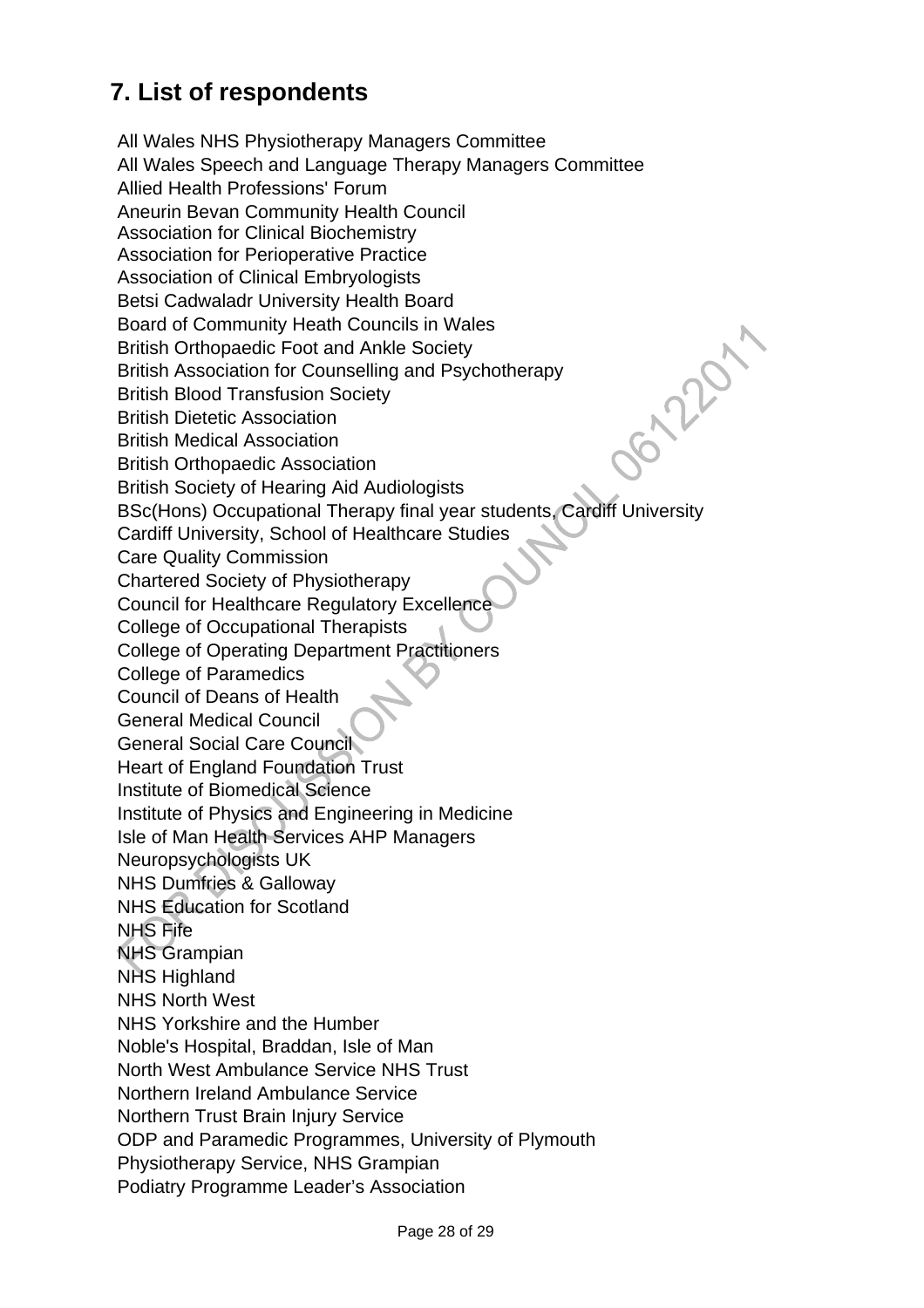Royal College of General Practitioners

Royal Pharmaceutical Society

School of Health and Social Care, Teesside University, Middlesbrough

School of Health, Community and Education Studies, Northumbria University

Sheffield Children's NHS Foundation Trust

South East Coast Ambulance Service NHS Trust

The Association for Perioperative Practice

The British Psychological Society

The College of Podiatric Surgeons

The College of Social Work

The Institute of Chiropodists and Podiatrists

The Patients Association

The Royal College of Radiologists

The Royal College of Speech and Language Therapists

The Royal College of Surgeons of England

The Royal College of Surgeons Patient Liaison Group

The Society and College of Radiographers

The Society of Chiropodists and Podiatrists

The Society of Sports Therapists

UK Council for Psychotherapy

UK Health Departments (England, Wales, Scotland and Northern Ireland) UNISON

Control

University of Brighton

University of Nottingham

University of the West of England, Psychology Department

Welsh Medical Committee; North Wales Medical Advisory Group To Roccussion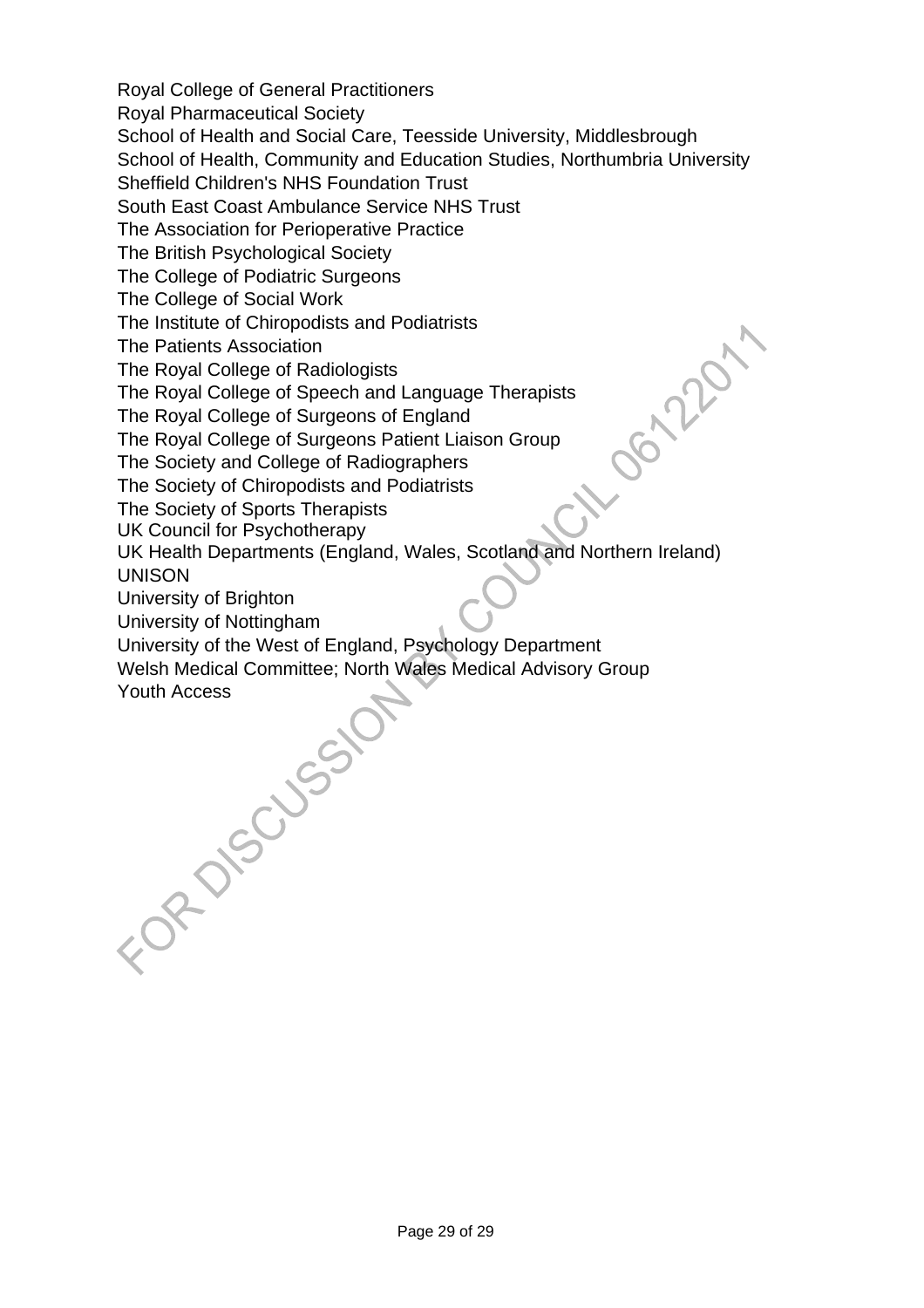## professions

## **Policy statement on annotation of the Register**

## **ntroduction**

- $1.1$ sets out our broad approach to annotation of our Register. We have written this policy statement drawing on information we gathered following a public consultation. We are the Health Professions Council (the HPC). This policy statement
- 1.2 to do so or in exceptional circumstances where we have evidence that annotation is necessary to protect the public and where we believe that annotation is necessary to protect the public and where we believe that<br>annotating the Register is the only mechanism that could improve public In general, we will only annotate the Register where we are legally required protection.
- $1.3$ annotate the Register. protection.<br>This statement does not apply to situations where we are legally required to
- $1.4$ does not limit our discretion to annotate the Register. Instead, we will have about whether or not we annotate our Register. We have discretionary powers to annotate the Register. This statement regard to the principles set out in this statement when making decisions regard to the principles set out in this statement when making decisions<br>about whether or not we annotate our Register.<br>Please contact the Policy and Standards department (policy@hpc-uk.org) if
- 1.5 you have any questions about this statement.

## About annotation of the Register

1

l

l

- $1.6$ additional training around medicines and has obtained entitlements to We have powers to annotate our Register.<sup>1</sup> We annotate our Register to<br>indicate where a registrant (someone on our Register) has undertaken<br>additional training around medicines and has obtained entitlements to<br>supply, adm We have powers to annotate our Register.<sup>1</sup> We annotate our Register to indicate where a registrant (someone on our Register) has undertaken by legislation called 'The Prescriptions Only Medicines (Human Use) Order 1997'. We therefore only currently annotate the Register where there is a legal requirement to do so.
- 1.7 they have the annotation on our Register. For example, a physiotherapist can only act as a supplementary prescriber if they have completed the appropriate training and have their entry on our Register annotated. In each of these cases, individuals can only practice in a particular area if
- 1.8 W We annotate qualifications on the Register. The term 'qualifications' does not only mean those formal qualifications delivered by higher education

<sup>&</sup>lt;sup>1</sup> These powers are set out in the Health Professions Order 2001 ('the Order') and in the Health Professions Council (Parts and Entries in the Register) Order of Council 2003 www.hpcuk.org/publications/ruleslegislation/.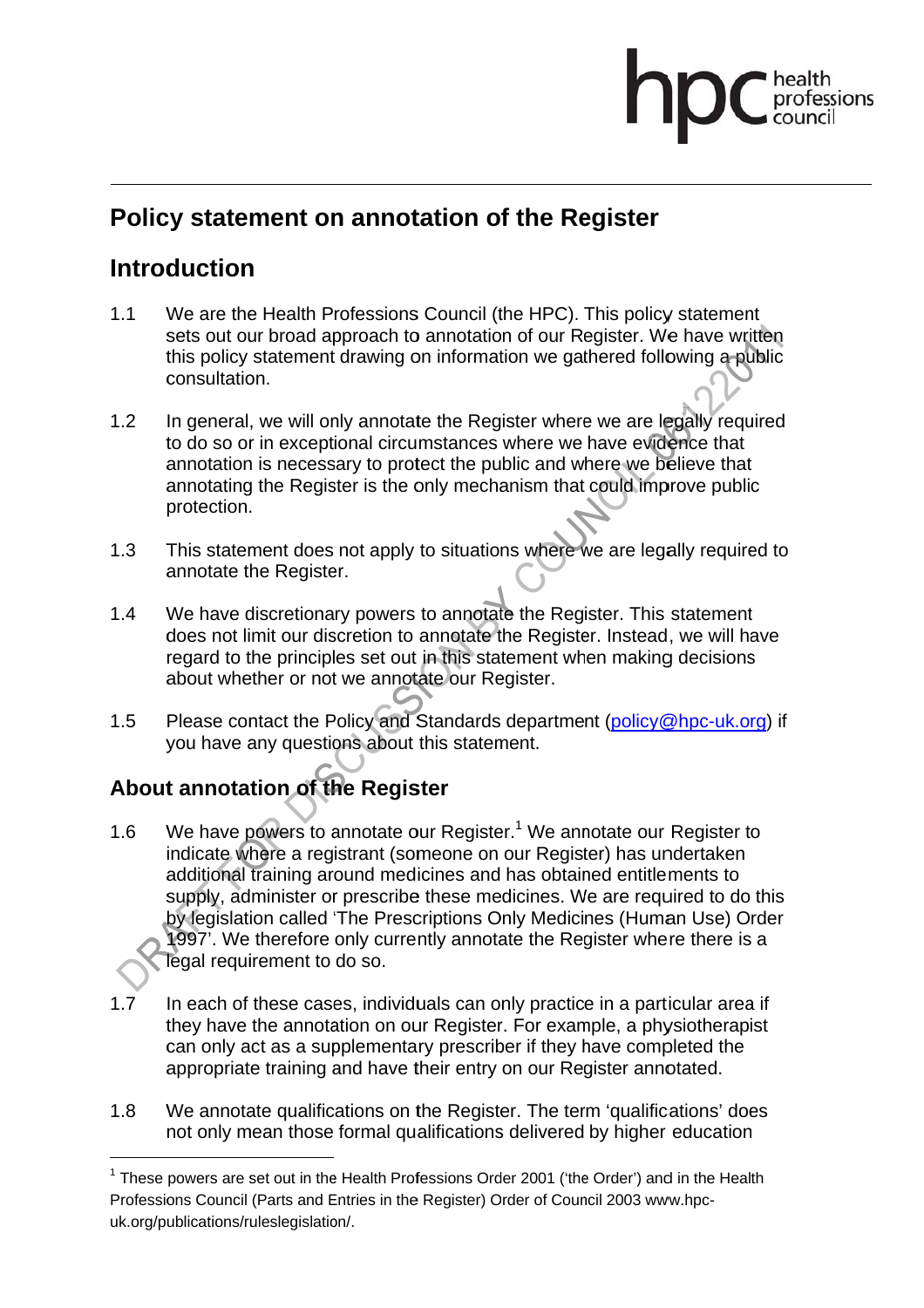institutions, but instead means any type of learning which has an assessment process at the end. The assessment process means that the provider can check that the registrant has the necessary skills and we can be confident that the individual has successfully attained a package of skills and knowledge meaning that we can annotate their entry in the Register.

## **Broad principles on annotation of the Register**

- 2.1 We believe that in most cases, existing systems, including our standards and processes, manage the risks posed by our registrants' practice. We do not therefore need to take additional action to manage those risks.
- 2.2 In general, we will only annotate the Register where we are legally required to do so or in exceptional circumstances where there is evidence that we can improve public protection in a specific area by annotating a qualification.
- 2.3 Annotating the Register means that we can set standards for a particular area of practice and approve the education programmes delivering training linked to that area of practice. We would consider annotating the Register where:
	- there is a clear risk to the public if the Register is not annotated and the risk could not be mitigated through other systems;
	- annotation is a proportionate and cost-effective response to the risks posed;
	- the qualification annotated on the Register is necessary in order to carry out a particular role or function safely and effectively; and
	- preferably there is a link between the qualification and a particular title or function which is protected by law.
- 2.4 Protection of titles and functions is a matter for government and where we consider that it is appropriate, we may proceed with annotation and then seek government approval for the protection of the associated title or function.
- 2.5 Our rationale for setting out these broad principles is set out below.

## **Annotation only in exceptional circumstances**

- 2.6 We believe that the role of the regulator is to set standards for practice and identify discrete areas where additional standards may be necessary. It is not our role to provide a list of all post-registration qualifications or training which a registrant may have completed.
- 2.7 We will therefore only annotate the Register **in exceptional circumstances**.